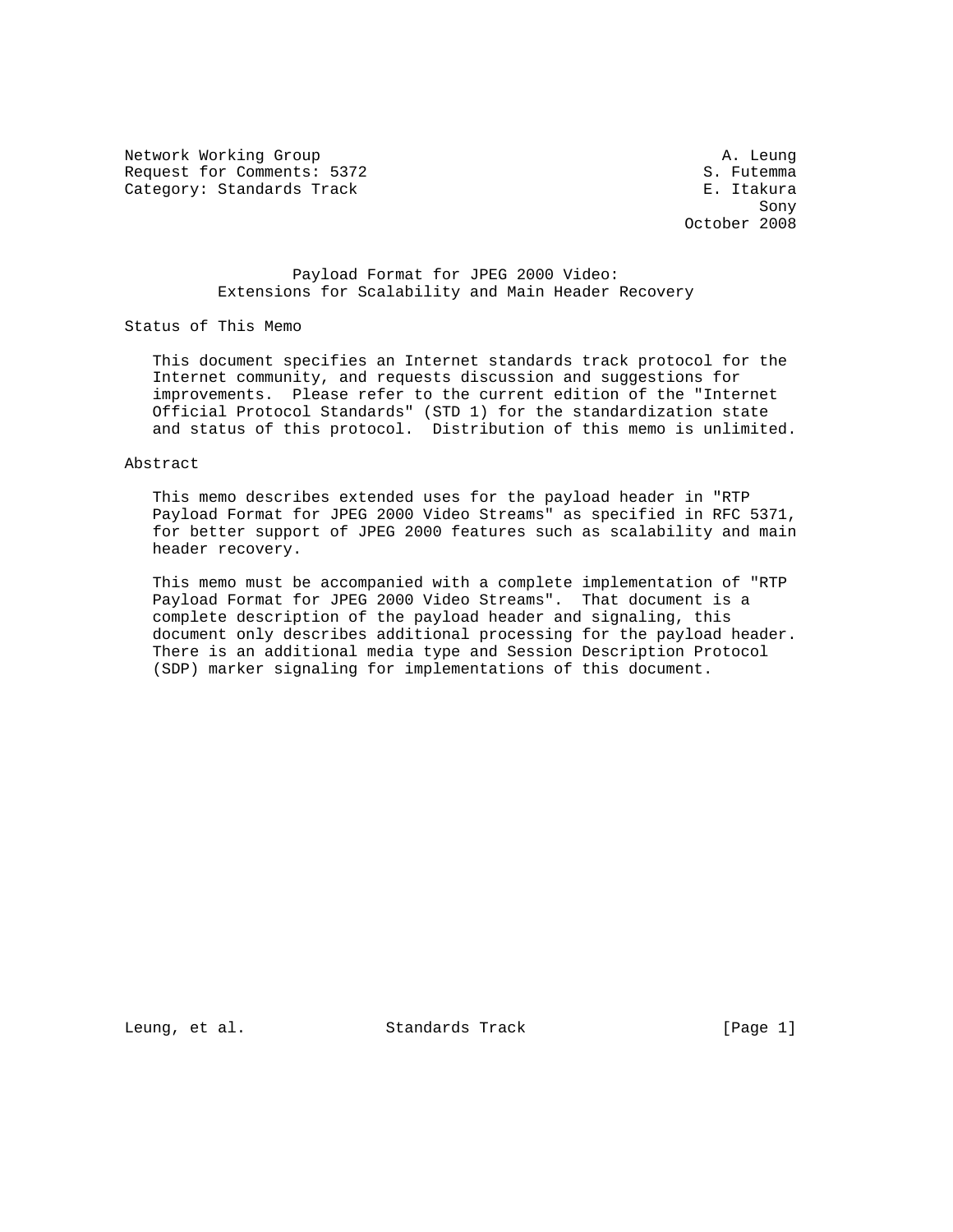| Table of Contents |  |
|-------------------|--|
|-------------------|--|

| 1.<br>$\overline{3}$                                               |
|--------------------------------------------------------------------|
| $\mathbf{3}$<br>1.1. Description of the Mechanisms                 |
| $\mathbf{3}$<br>1.1.1. Main Header Compensation                    |
| $\overline{3}$                                                     |
| $\overline{4}$<br>1.2. Motivations for Priority Field Coding       |
| $\overline{4}$<br>1.2.1. Scenario: Just Enough Resolution          |
| $\overline{4}$<br>1.2.2. Scenario: Multiple Clients, Single Source |
| $\overline{4}$<br>1.3. Conventions Used in This Document           |
| 5<br>2. Payload Format Enhanced Processing                         |
| 5<br>Enhanced Processing Markers<br>2.1.                           |
| 6                                                                  |
| 7<br>Packet-Number-Based Ordering<br>3.1.                          |
| $\overline{7}$<br>3.2. Progression-Based Ordering                  |
| 9                                                                  |
| 3.4. Resolution-Based Ordering<br>9                                |
| Component-Based Ordering 10<br>3.5.                                |
| 4. JPEG 2000 Main Header Compensation Scheme 10                    |
| 4.1.                                                               |
| 4.2. Receiver Processing 11                                        |
| Media Type Registration 11<br>5.                                   |
| ნ — $\overline{a}$                                                 |
| Mapping of the Optional Parameters to SDP 12<br>6.1.               |
| 6.2. Usage with the SDP Offer/Answer Model 13                      |
|                                                                    |
| 7.                                                                 |
| Security Considerations 16<br>8.                                   |
|                                                                    |
|                                                                    |
| Appendix A. Sample Headers in Detail 17                            |
| Sample 1: Progressive Image with Single Tile, 3500<br>A.1.         |
| Bytes (i.e., thumbnail) $\ldots$ , 17                              |
| Sample 2: Image with 4 Tiles 19<br>A.2.                            |
| Sample 3: Packing Multiple Tiles in Single Payload,<br>A.3.        |
| Fragmented Header. No Header Compensation,                         |
|                                                                    |
| Sample 4: Interlace Image, Single Tile 22<br>A.4.                  |
|                                                                    |

Leung, et al. Standards Track [Page 2]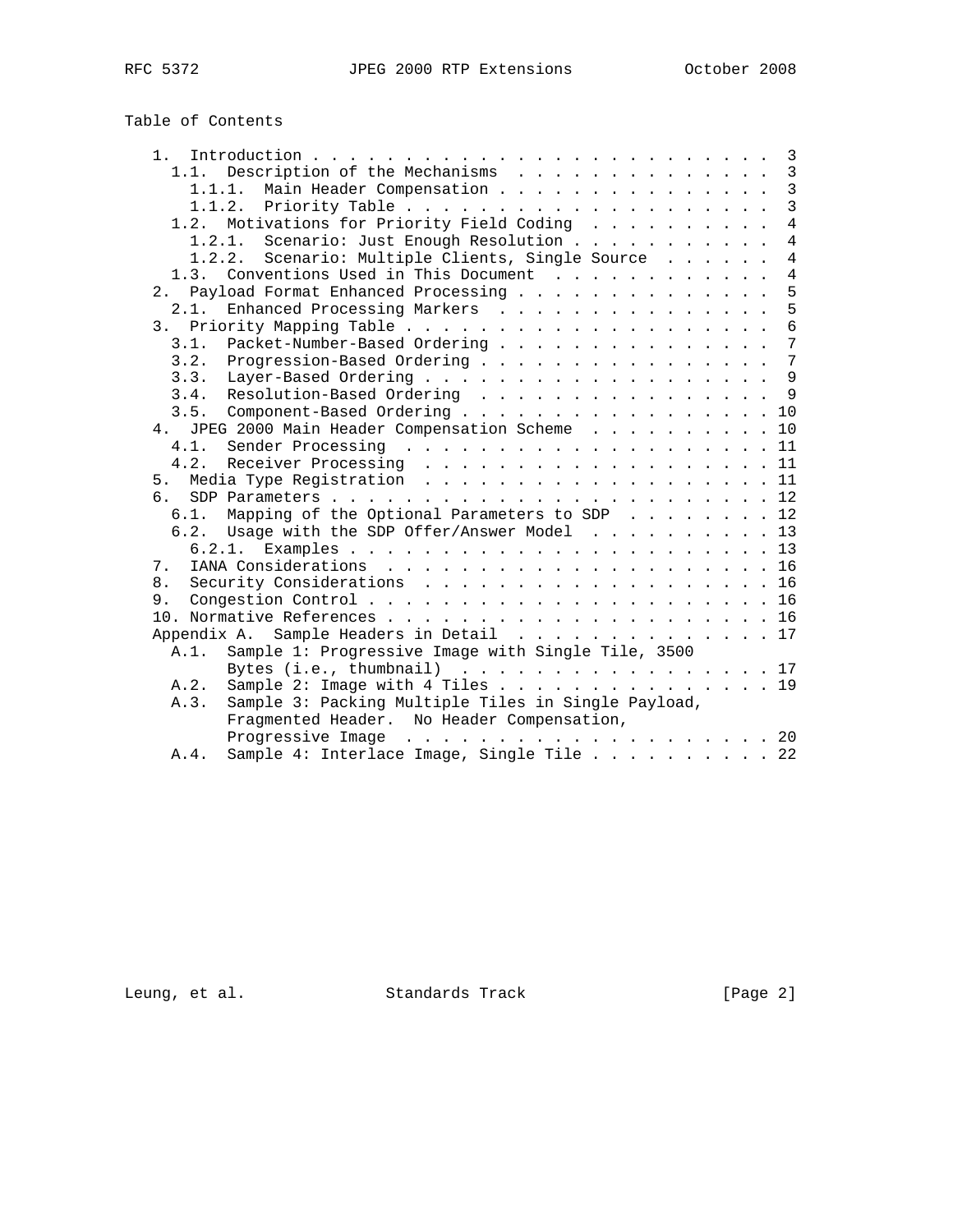## 1. Introduction

 This document is an extension of "RTP Payload Format for JPEG 2000 Video Streams" [RFC5371]. These are additional mechanisms that can be used with certain parts of the header in [RFC5371] to support JPEG 2000 features such as scalability and a main header compensation method. These mechanisms are described in detail in this document.

 These are optional extensions to RFC 5371 [RFC5371], which one may use to make better use of JPEG 2000 features. These extensions are not required for any implementations of RFC 5371 [RFC5371].

## 1.1. Description of the Mechanisms

#### 1.1.1. Main Header Compensation

 JPEG 2000 image header contains essential decoding information for the decoder. If a JPEG 2000 decoder receives JPEG 2000 image data without a JPEG 2000 image header, it could not decode the JPEG 2000 image data properly. Encoders for JPEG 2000 video very rarely change encoding parameters between successive frames. So, the possibility of the decoder successively decoding the new JPEG 2000 image data using a prior JPEG 2000 image header is very high in this situation.

 The main header compensation scheme used in this document exploits the fact that successive JPEG 2000 video images rarely change encoding parameters. It requires receivers to save past JPEG 2000 image headers to use in case of missing JPEG 2000 image headers in the future. Signaling of changes to the JPEG 2000 image header is done through the payload header. When the mh\_id value of the payload header changes, receivers should save the new JPEG 2000 header to use for main header recovery.

## 1.1.2. Priority Table

 JPEG 2000 codestream has rich functionality built into it so decoders can easily handle scalable delivery or progressive transmission. Progressive transmission allows images to be reconstructed with increasing pixel accuracy or spatial resolution. This feature allows the reconstruction of images with different resolutions and pixel accuracy, for different target devices. A single image source can provide a codestream that is easily processed for smaller image display devices.

 JPEG 2000 packets contain all compressed image data from a specific layer, component, resolution level, and/or precinct. The order in which these JPEG 2000 packets are found in the codestream is called the progression order. The ordering of the JPEG 2000 packets can

Leung, et al. Standards Track [Page 3]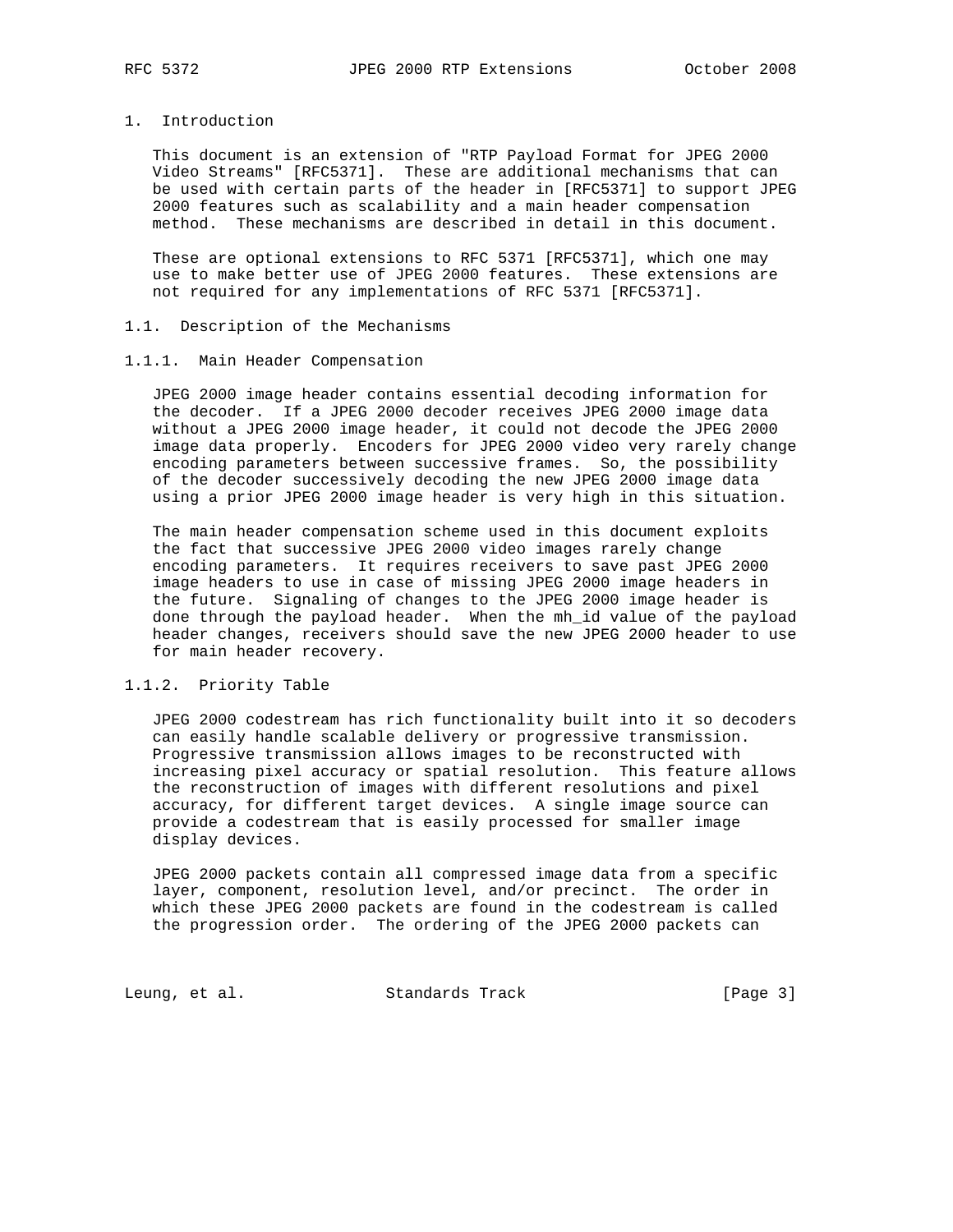progress along four axes: layer, component, resolution, and precinct (or position).

 Providing a priority field to indicate the importance of data contained in a given RTP packet can aid in usage of JPEG 2000 progressive and scalable functions.

## 1.2. Motivations for Priority Field Coding

 The JPEG 2000 coding scheme allows one to reorder the codestream in many ways. Even when the coding scheme is determined and arranged by the encoder, a decoder can still re-arrange the code stream on the fly to suit decode parameters such as re-arranging from resolution progressive to quality progressive.

 Using the priority field coding, the decoder gains insight into the codestream without access to the full codestream and exposes features of JPEG 2000 to a higher level.

 The authors found the scenarios below to utilize this field. The priority field allows more information about the image to be sent without more signaling between sender and receivers to leverage JPEG 2000 capabilities.

### 1.2.1. Scenario: Just Enough Resolution

 The scenario is when rapid scene access is more important than higher image quality. By using the priority field, the receiver can decode for its own quality level. If the sender cannot determine the receiver's resolution, the receiver can select which parts of the codestream to be decoded or loaded by using the priority field.

### 1.2.2. Scenario: Multiple Clients, Single Source

 In a multicast environment, there are clients with better visual capability than others (i.e., TV conference versus Mobile). The respective clients can use the priority field to determine which packets are vital for their own visual presentation. The sender only has to do work on the priority field to optimally serve all the clients while only managing a single visual stream.

### 1.3. Conventions Used in This Document

 The key words "MUST", "MUST NOT", "REQUIRED", "SHALL", "SHALL NOT", "SHOULD", "SHOULD NOT", "RECOMMENDED", "MAY", and "OPTIONAL" in this document are to be interpreted as described in RFC 2119. [RFC2119].

Leung, et al. Standards Track [Page 4]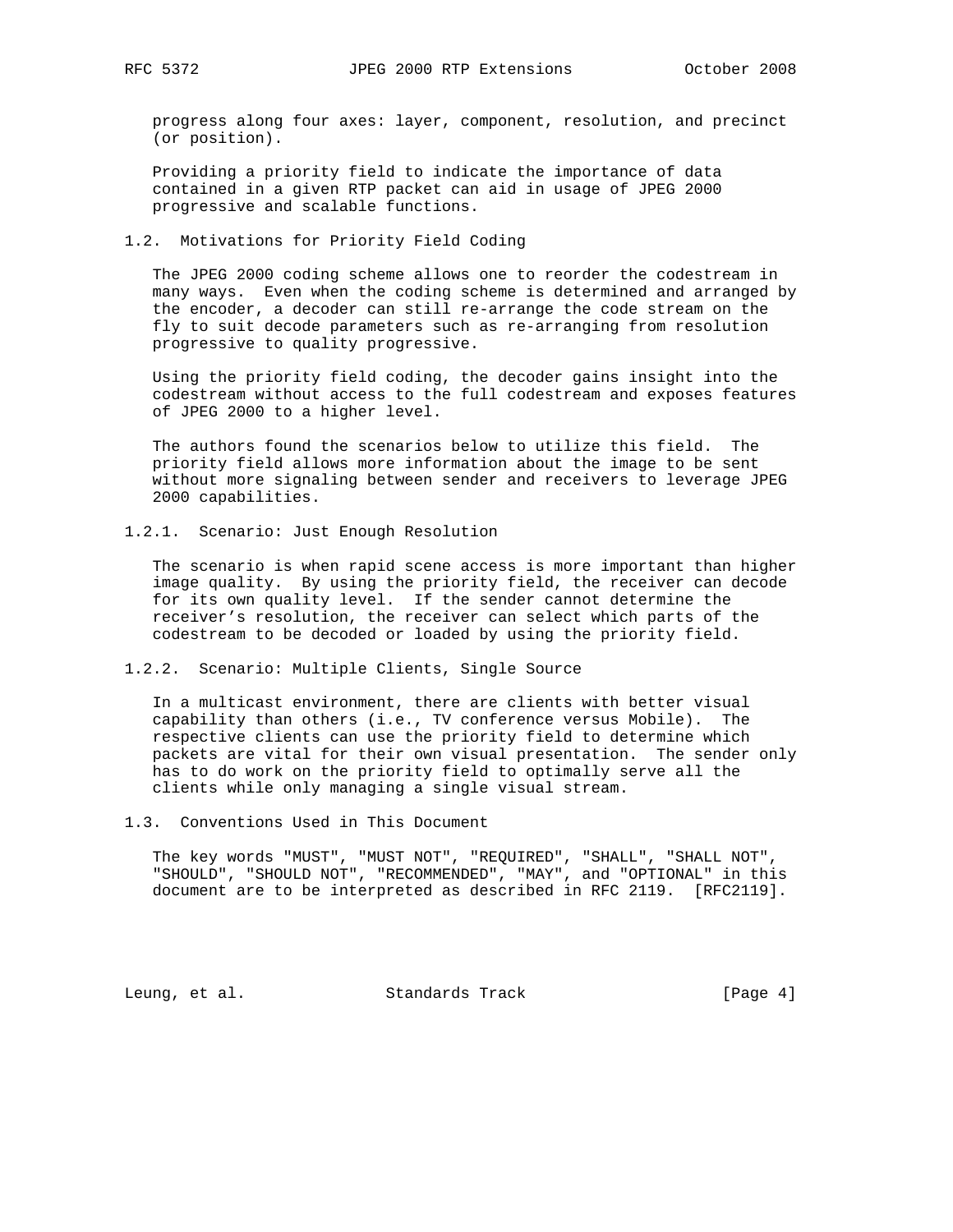## 2. Payload Format Enhanced Processing

2.1. Enhanced Processing Markers

 This section of the document describes additional usage in the values of mh\_id and priority fields and interpretation that differ from RFC 5371 [RFC5371]. Implementations of this document should follow RFC 5371 [RFC5371] first then add additional header processing as described in this document. Implementations following this document are expected to interoperate with implementations of [RFC5371] and this document as well.

 The RTP payload header format for JPEG 2000 video stream is as follows:

0  $1$  2 3 0 1 2 3 4 5 6 7 8 9 0 1 2 3 4 5 6 7 8 9 0 1 2 3 4 5 6 7 8 9 0 1 +-+-+-+-+-+-+-+-+-+-+-+-+-+-+-+-+-+-+-+-+-+-+-+-+-+-+-+-+-+-+-+-+ |tp |MHF|mh\_id|T| priority | tile number | +-+-+-+-+-+-+-+-+-+-+-+-+-+-+-+-+-+-+-+-+-+-+-+-+-+-+-+-+-+-+-+-+ | reserved | fragment offset +-+-+-+-+-+-+-+-+-+-+-+-+-+-+-+-+-+-+-+-+-+-+-+-+-+-+-+-+-+-+-+-+

Figure 1: RTP Payload Header Format for JPEG 2000

mh\_id (Main Header Identification): 3 bits

 Main header identification value. This is used for JPEG 2000 main header recovery.

 The initial value of mh\_id MUST be 1 at the beginning of the session.

The same mh id value is used as long as the coding parameters described in the main header remains unchanged between frames.

 The mh\_id value MUST be incremented by 1 every time a new main header is transmitted. Once the mh\_id value becomes greater than 7, it SHOULD roll over to 1.

When mh\_id is 0, it has special usage for the receiver. This special usage is described in Section 4.2 of this document.

 Senders should follow Section 4.1 of this document for proper mh\_id assignment and usage.

Leung, et al. Standards Track [Page 5]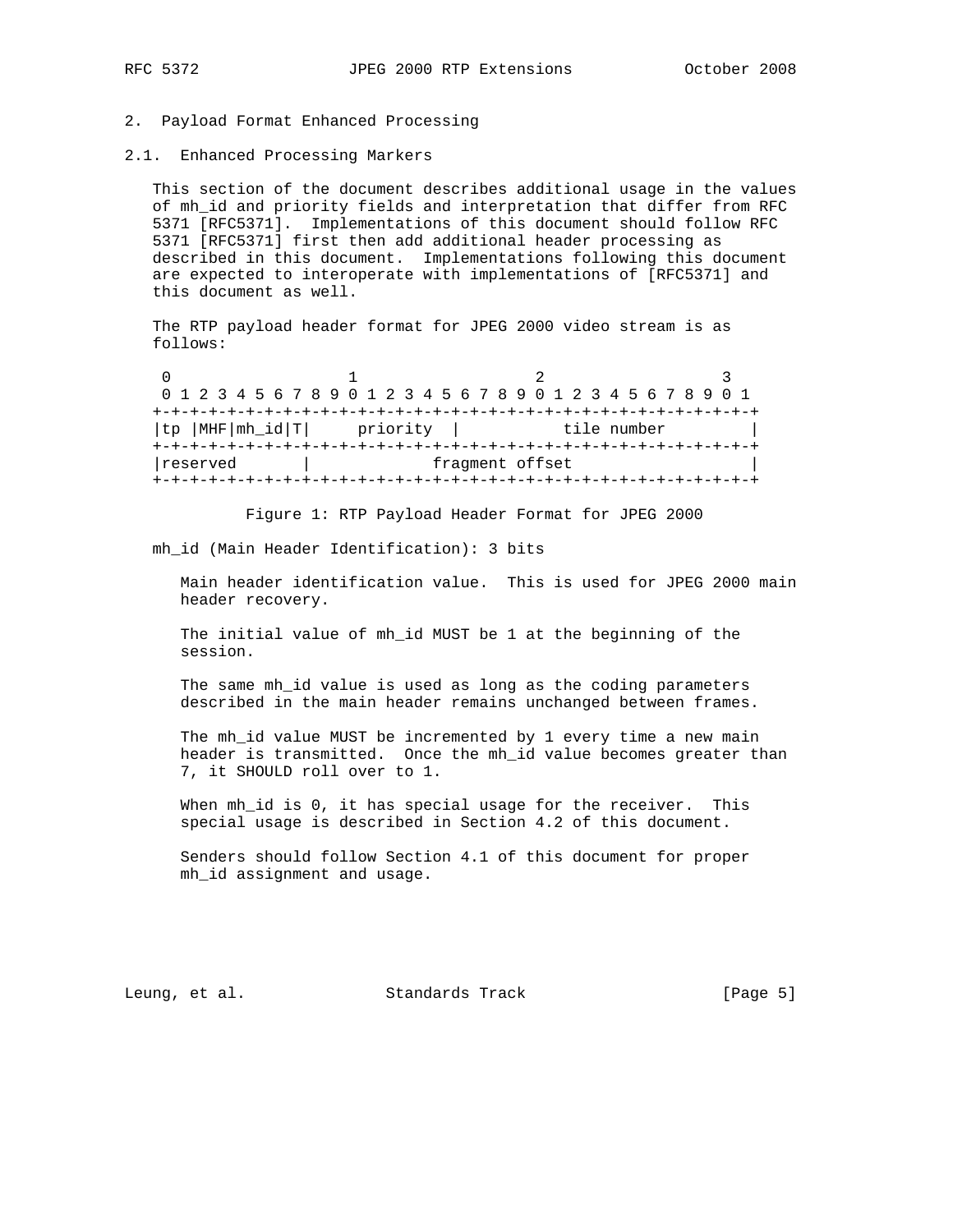priority: 8 bits

 The priority field indicates the importance of the JPEG 2000 packet included in the payload. Typically, a higher priority value is set in the packets containing JPEG 2000 packets containing the lower sub-bands.

Special values of priority:

- 0: This is reserved for payloads that contain a header (main or tile part header). This is considered the most important.
- 1 to 255: These values decrease in importance as the values increase (i.e., 1 is more important than 2, etc.). Applying priority values should correlate directly to the JPEG 2000 codestream in importance.

 The lower the priority value, the higher the importance. A priority value of 0 is the highest importance and 255 is the lowest importance. We define the priority value 0 as a special priority value for the headers (the main header or tile-part header). If any headers (the main header or tile-part header) are packed into the RTP payload, the sender MUST set the priority value to 0.

Assignment of the values is described in Section 3.

3. Priority Mapping Table

 For the progression order, the priority value for each JPEG 2000 packet is given by the priority mapping table.

 This document specify several commonly used priority mapping tables, pre-defined priority mapping tables: packet-number-based (default), progression-based, layer-based, resolution-based, and component based.

 Packet number priority mapping is REQUIRED to be supported by clients implementing this specification. Other priority mapping tables (progression, layer, resolution, and component-based) are OPTIONAL to implementations of this specification.

 Rules that all implementations of this specification MUST follow in all priority modes:

 o When there is a header in the packet with a JPEG 2000 packet, the sender MUST set the payload packet priority value to 0.

Leung, et al. Standards Track [Page 6]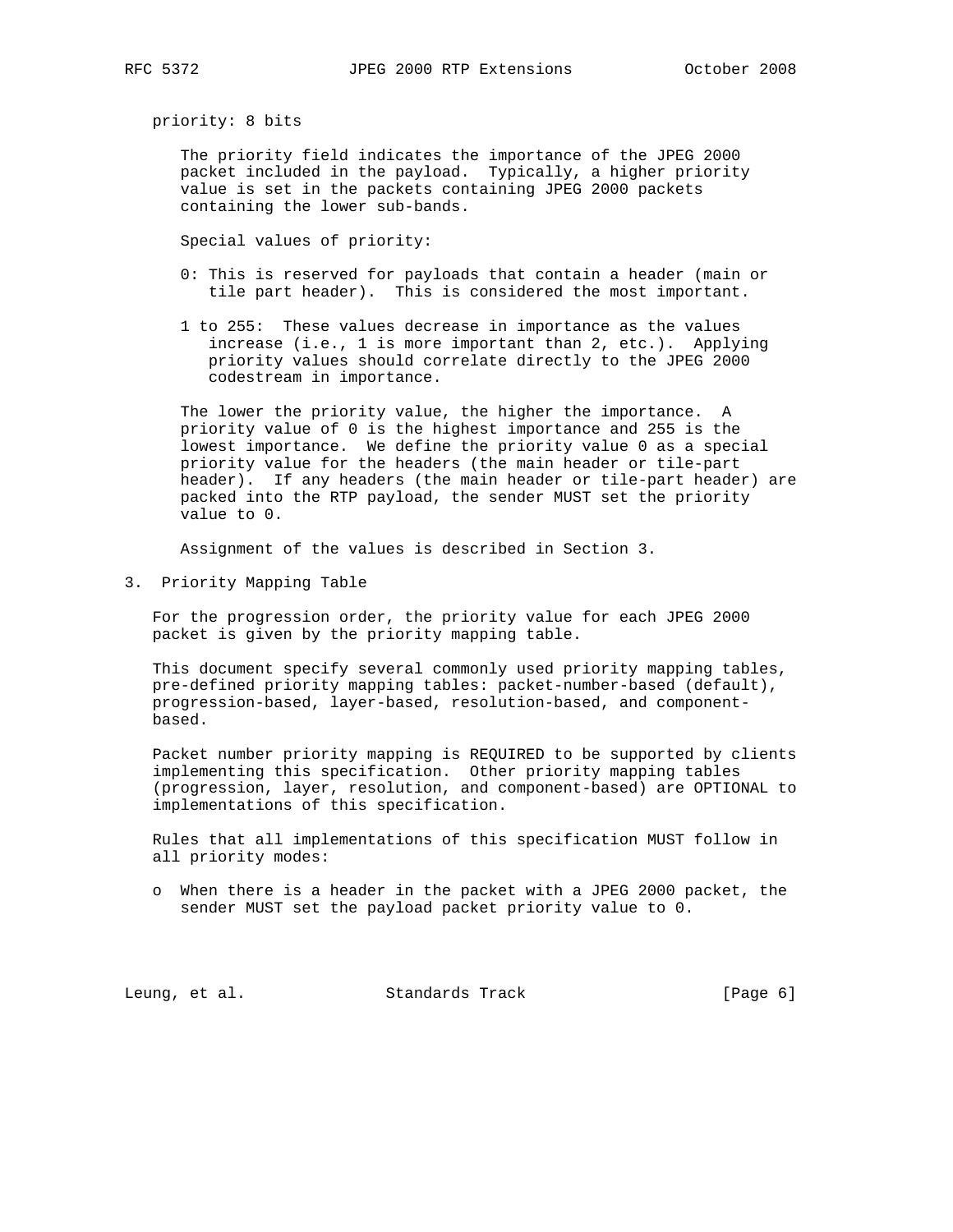o When there are multiple JPEG 2000 packets in the same RTP payload packet, the sender MUST set the payload packet priority value to the lowest JPEG 2000 packet (i.e., if JPEG 2000 packets with priority: 5,6,7 are packed into a single payload, the priority value will be 5).

# 3.1. Packet-Number-Based Ordering

 Packet-number-based ordering assigns the payload packet priority value from the "JPEG 2000 packet value" (note: JPEG 2000 codestreams are stored in units of packets and each packet has a value). This method is the default method for assigning priority value. All implementations of this specification MUST support this method.

 If the JPEG 2000 codestream packet value is greater than 255, the sender MUST set the payload priority value to 255.

3.2. Progression-Based Ordering

 The sender will assign the payload packet priority value only based on layer, resolution, and component ordering of the codestream.

 Progression-based ordering can assign the different priority values in the same layer or the resolution level, which it cannot do in the layer-based ordering or resolution-based ordering.

 Unlike the packet-number-based ordering, the progression-based ordering does not assign a value in the position level, which saves the priority values. The priority value in the position level is not so important because a receiver could recognize the position by checking the tile number field. Therefore, the progression-based ordering would be useful.

 The general algorithm is that the ordering is based on the triple <layer, resolution, component> and the minimum priority is 1. So, if the codestream is constructed of L layers (layer value ranges from 0 to L-1), R resolutions (resolution value ranges from 0 to R-1), and C components (component value ranges from 0 to C-1), then for a triple <lval, rval, cval>:

 the priority value of the codestream in LRCP order is calculated as:

priority =  $1 + \text{cval} + (C * \text{rval}) + (C * R * \text{lval})$ 

Leung, et al. Standards Track [Page 7]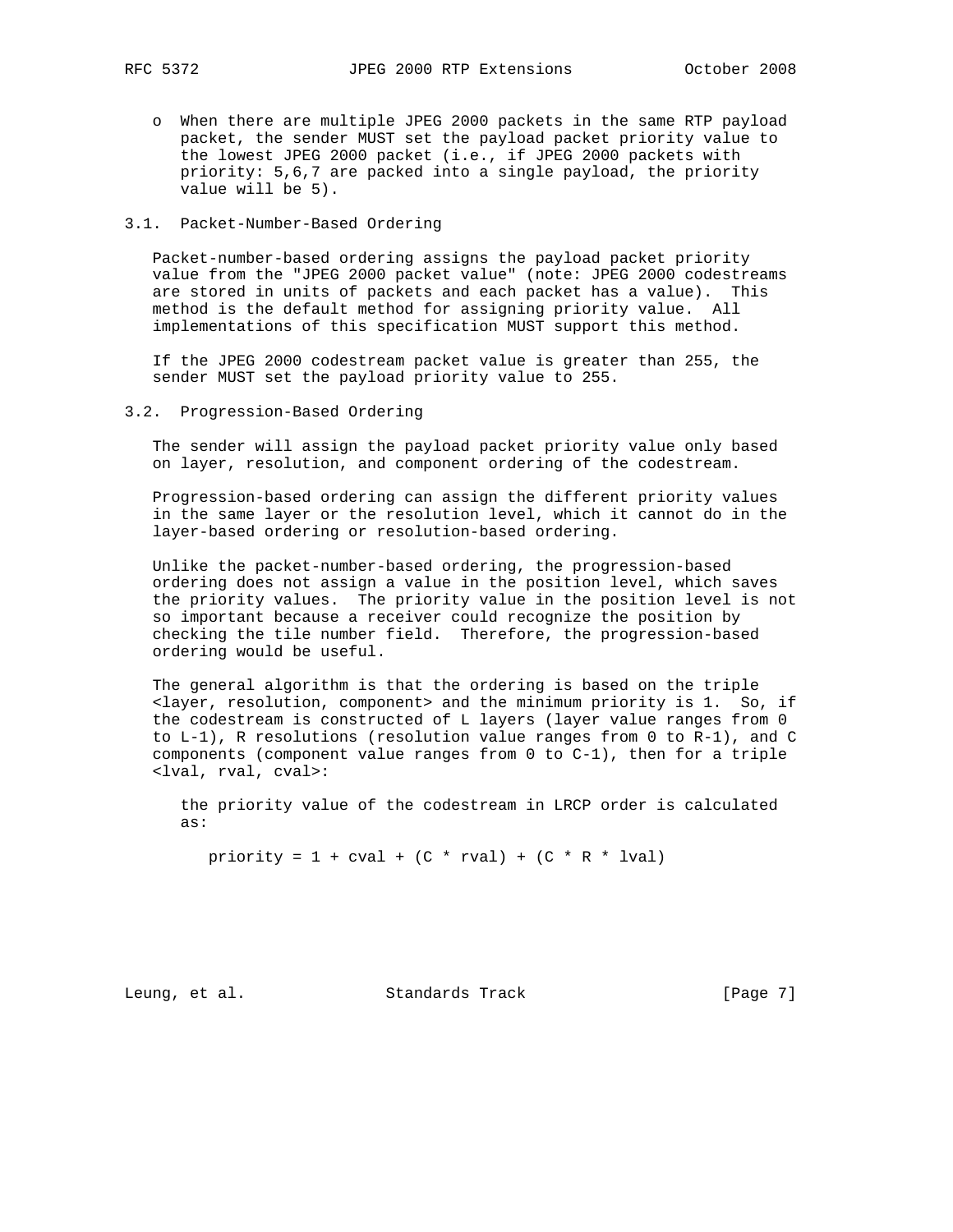the priority value of the codestream in RLCP order is calculated as: priority =  $1 + \text{cval} + (C * \text{lval}) + (C * L * \text{rval})$  the priority value of the codestream in RPCL order is calculated as: priority =  $1 + 1$ val +  $(L * cval) + (L * C * rval)$  the priority value of which codestream in PCRL order is calculated as: priority =  $1 + 1$ val + (L \* rval) + (L \* R \* cval) the priority value of which codestream in CPRL order is calculated as: priority =  $1 + 1$ val +  $(L * rval) + (L * R * cval)$  For example: If the codestream is ordered in LRCP (Layer, Resolution, Component, Position) with  $1$  layer (L=1),  $2$  resolutions (R=2),  $3$  components  $(C=3)$ , and 2 positions, the priority value should be  $(1 + cval + c)$  3\*rval + 6\*lval). Then an example would have packet numbering as so: All the packets in: layer........0 resolution....0 component.....0 position......0 or 1 then the packet priority value : 1 All the packets in: layer.........0 resolution....0 component.....1 position......0 or 1 then the packet priority value : 2

Leung, et al. Standards Track [Page 8]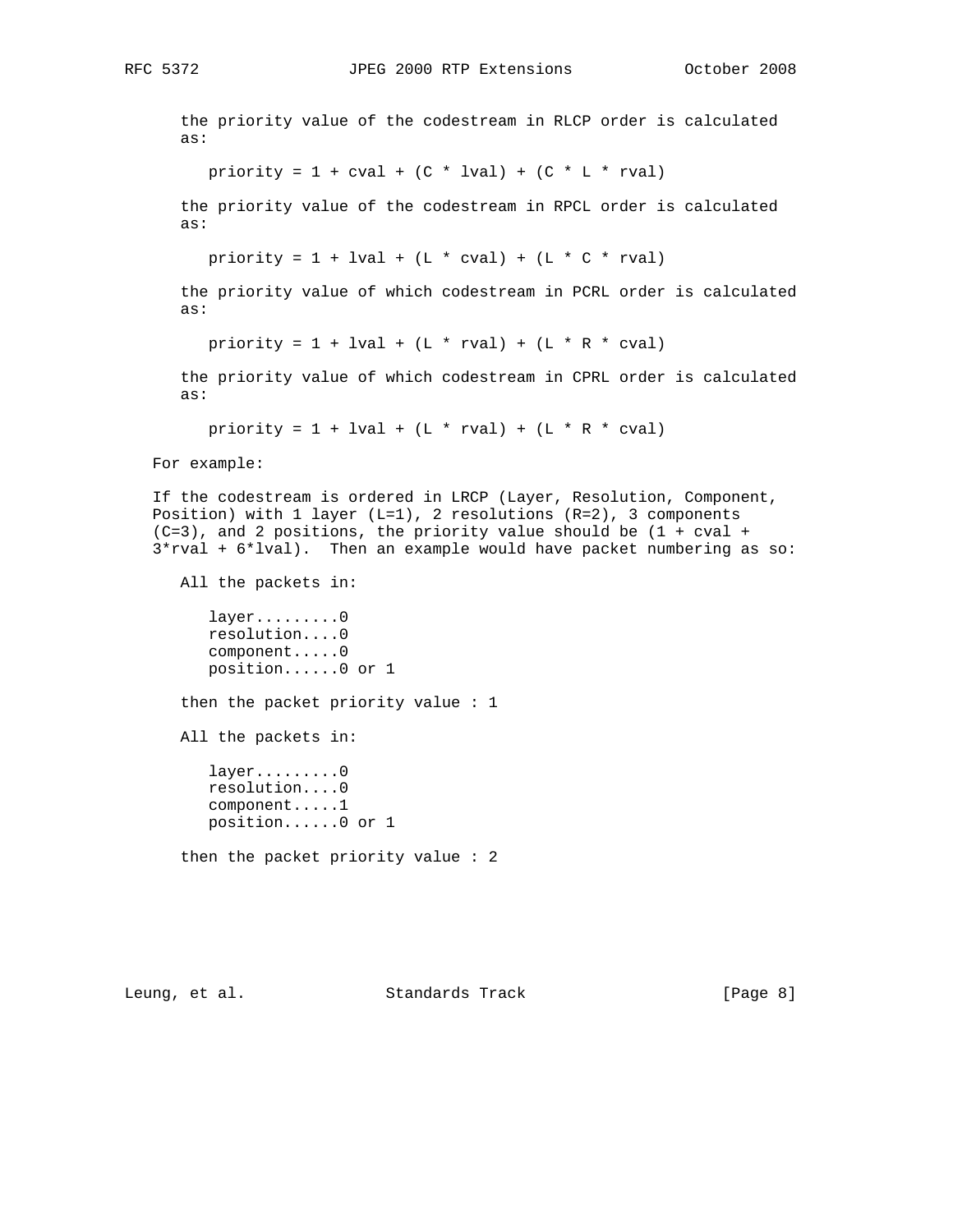All the packets in: layer.........0 resolution....0 component.....2 position......0 or 1 then the packet priority value : 3 All the packets in: layer.........0 resolution....1 component.....0 position......0 or 1 then the packet priority value : 4 All the packets in: layer.........0 resolution....1 component.....1 position......0 or 1 then the packet priority value : 5 3.3. Layer-Based Ordering

 The layer-based priority mapping table simplifies the default mapping to just matching JPEG 2000 packets together from the same layer.

For example:

 All the packets in layer 0 : packet priority value : 1 All the packets in layer 1 : packet priority value : 2 All the packets in layer 2 : packet priority value : 3 ... All the packets in layer n : packet priority value : n+1 All the packets in layer 255 : packet priority value : 255

3.4. Resolution-Based Ordering

 Resolution-based priority mapping table is similar to the layer-based order but for JPEG 2000 packets of the same resolution.

Leung, et al. Standards Track [Page 9]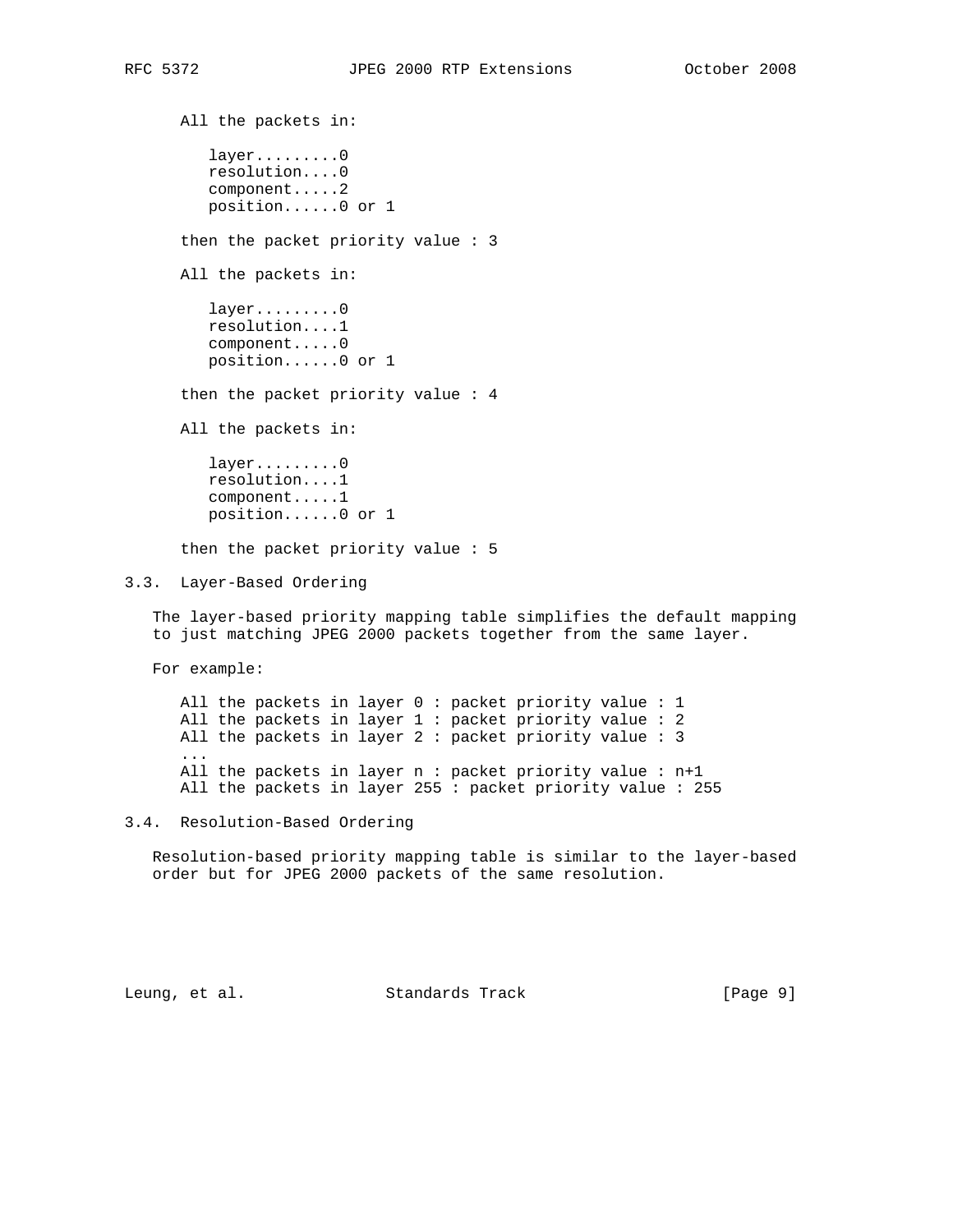For example:

 All the packets in resolution 0 : packet priority value : 1 All the packets in resolution 1 : packet priority value : 2 All the packets in resolution 2 : packet priority value : 3 ... All the packets in resolution n : packet priority value : n+1 All the packets in resolution 255 : packet priority value : 255

### 3.5. Component-Based Ordering

 Component-based priority mapping table is mapping together JPEG 2000 components of the same component.

For example:

 All the packets in component 0 : packet priority value : 1 All the packets in component 1 : packet priority value : 2 All the packets in component 2 : packet priority value : 3 ... All the packets in component n : packet priority value : n+1 All the packets in component 255 : packet priority value : 255

4. JPEG 2000 Main Header Compensation Scheme

 The mh\_id field of the payload header is used to indicate whether the encoding parameters of the main header are the same as the encoding parameters of the previous frame. The same value is set in mh\_id of the RTP packet in the same frame. The mh\_id and encode parameters are not associated with each other as 1:1, but they are used to indicate whether or not the encode parameters of the previous frame are the same in the event of a lost header.

 The mh\_id field value SHOULD be saved from previous frames to be used to recover the current frame's main header. If the mh\_id of the current frame has the same value as the mh\_id value of the previous frame, the previous frame's main header MAY be used to decode the current frame, in case of a lost header in the current frame.

 The sender MUST increment mh\_id when parameters in the header change and send a new main header accordingly.

 The receiver MAY use the mh\_id and MAY retain the header for such compensation.

Leung, et al. Standards Track [Page 10]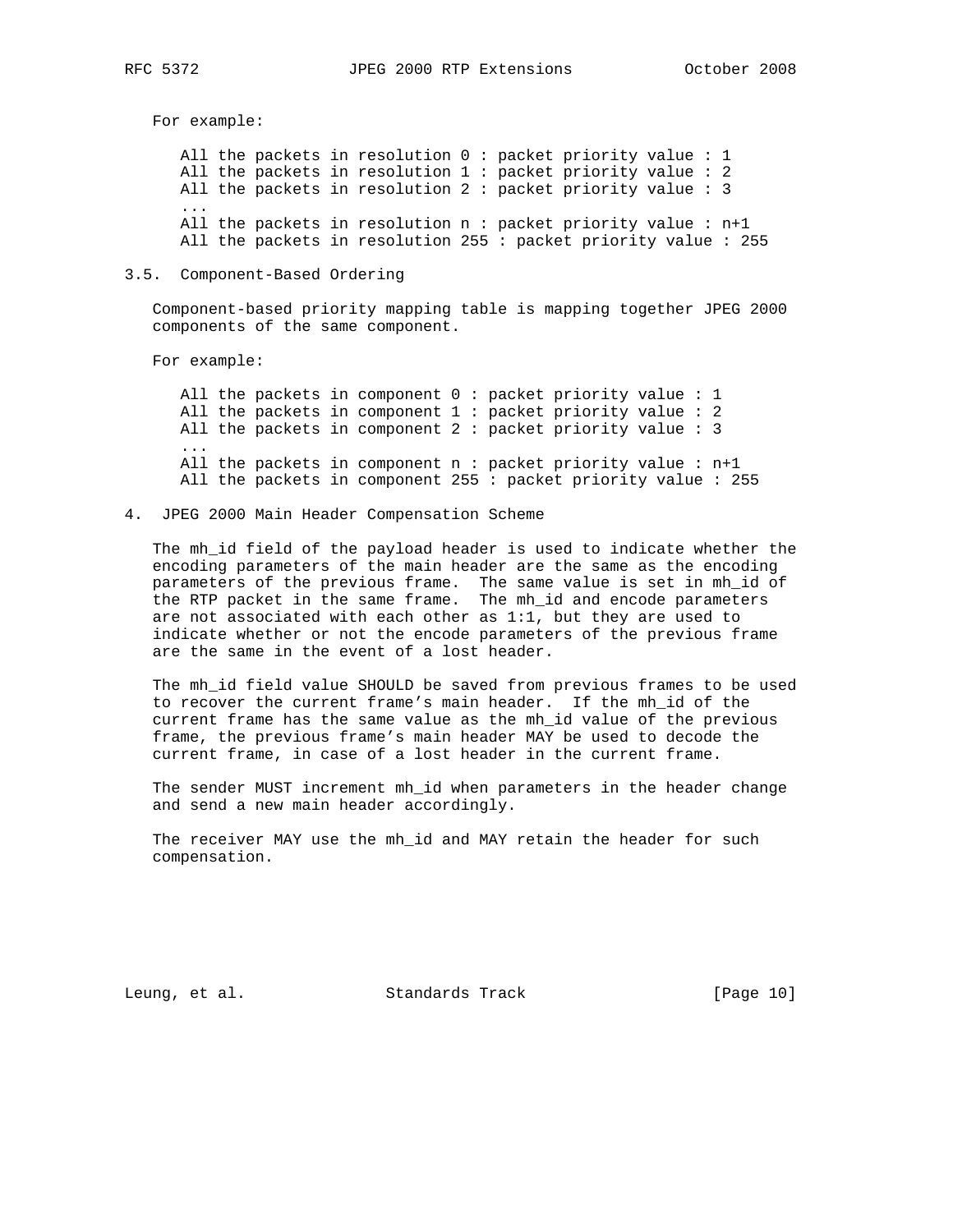#### 4.1. Sender Processing

 The sender MUST transmit RTP packets with the same mh\_id value if the encoder parameters of the current frame are the same as the previous frame. The encoding parameters are the fixed information marker segment (SIZ marker) and functional marker segments (COD, COC, RGN, QCD, QCC, and POC) specified in JPEG 2000 Part 1, Annex A [JPEG2000Pt\_1].

 If the encode parameters changes, the sender transmitting RTP packets MUST increment the mh\_id value by one, but when the mh\_id value becomes greater than 7, a sender MUST set the mh\_id value back to 1.

### 4.2. Receiver Processing

 When the receiver receives the main header completely, the RTP sequence number, the mh\_id, and the main header should be saved. Only the last main header that was received completely SHOULD be saved. When the mh\_id value is 0, the receiver SHOULD NOT save the header.

 When the main header is not received, the receiver may compare the current payload header's mh\_id value with the previous saved mh\_id value. If the values match, decoding may be performed by using the previously saved main header.

 If the mh\_id field is set to 0, the receiver MUST NOT save the main header and MUST NOT compensate for lost headers.

 If the mh\_id value changes, receivers SHOULD save the current header and save the new mh\_id value. The old saved header should be deleted from storage.

 Also, if the decoder detects an inconsistency between the header and payload, it is recommended to clear the saved mh\_id and the saved main header. Please see Section 8 for more explanation.

5. Media Type Registration

 This document extends the associated media type "video/jpeg2000" from RFC 5371 [RFC5371]. Here are additional optional parameters.

Leung, et al. Standards Track [Page 11]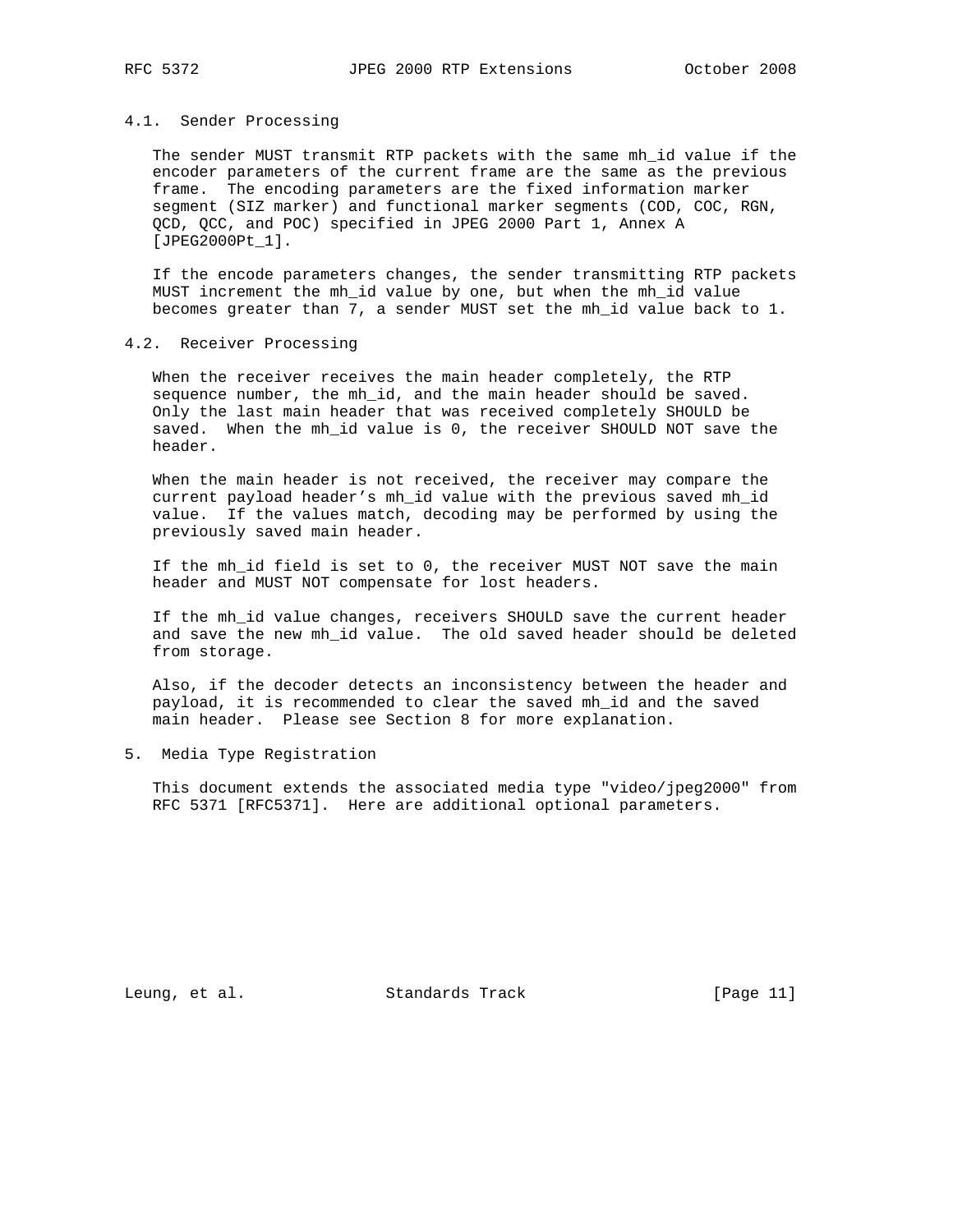### Additional optional parameters:

 mhc: Main Header Compensation. This option is used when a sender and/or receiver is utilizing the Main Header Compensation technique as specified in this document. Acceptable values when using the Main Header Compensation technique is "1"; otherwise, it should be "0".

 This is a list of options to be included when the sender or receiver is utilizing the priority table option as specified in this document.

 pt: Priority Table. This option is followed by a comma-separated list of pre-defined priority table definitions to be used by sender or receiver.

 The option appearing front most in the option line is the most important and the next are of decreasing importance.

Acceptable values:

- progression: this table follows the progression ordering of the codestream.
- layer: this table follows the layer ordering of the codestream.
- resolution: this table follows the resolution ordering of the codestream.
- component: this table follows the component ordering of the codestream.
- default: this table follows the packet ordering of the codestream.

# 6. SDP Parameters

6.1. Mapping of the Optional Parameters to SDP

 The new optional parameters mhc and pt, if presented, MUST be included in the "a=fmtp" line of SDP. These parameters are expressed as a media type string, in the form of a semicolon-separated list of parameter=value pairs.

Leung, et al. Standards Track [Page 12]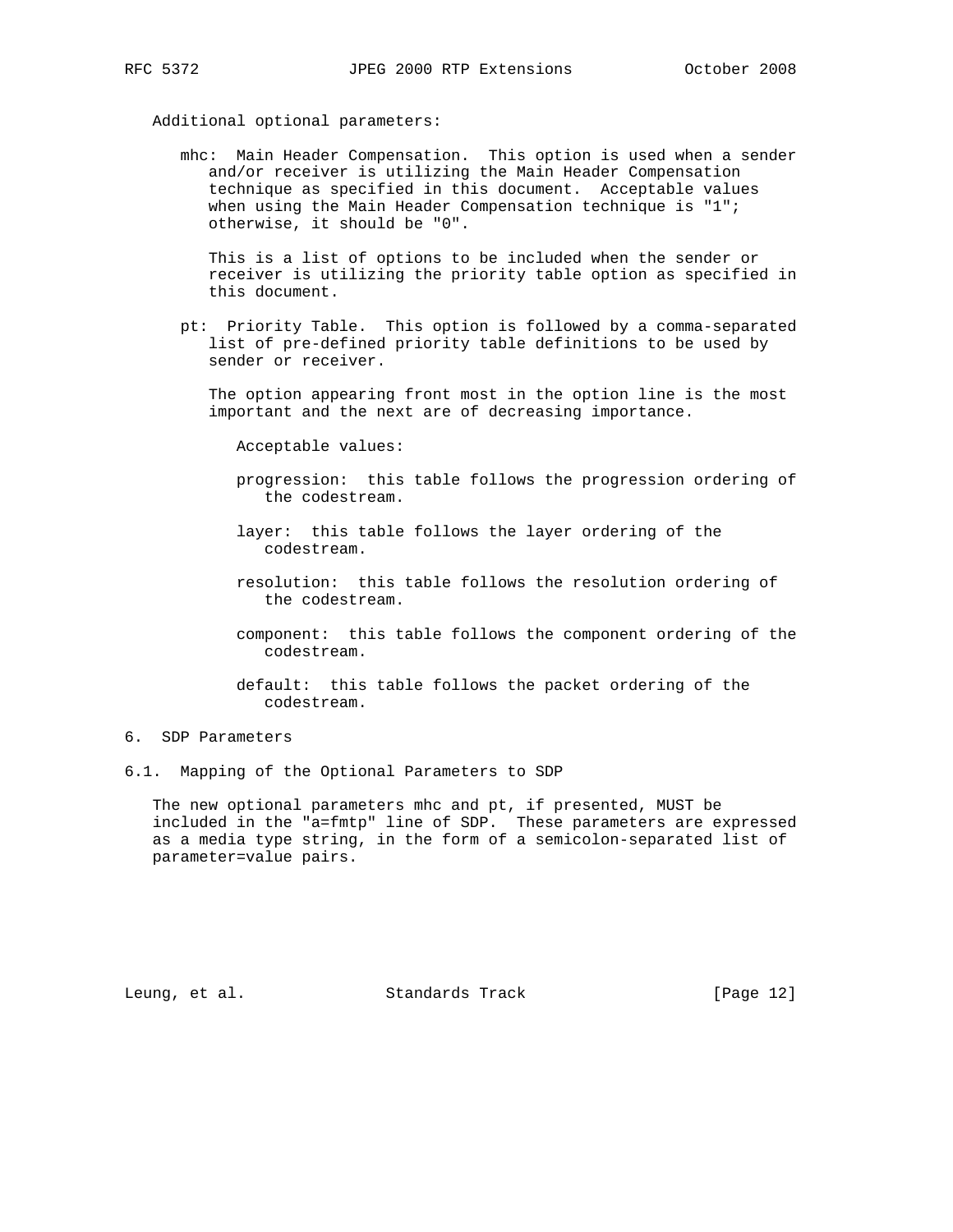- 
- 6.2. Usage with the SDP Offer/Answer Model

In addition to the SDP Offer/Answer section in RFC 5371 [RFC5371]:

 When offering JPEG 2000 over RTP using SDP in an Offer/Answer model [RFC3264], the following rules and limitations apply:

- o All parameters MUST have an acceptable value for that parameter.
- o All parameters MUST correspond to the parameters of the payload.
- o If the optional parameter "mhc" is used, it MUST appear in the offer with value "1", and if accepted, it SHOULD appear in the answer.
- o If the optional parameter "pt" is used, it MUST appear in the offer containing a complete comma-separated list indicating which priority table definitions the sender supports. If accepted, it SHOULD appear in the answer containing a single priority table definition selected from the offer.
- o If the optional parameter "mhc" is used, it MUST appear in the offer with value "1", and if accepted, it MUST appear in the answer. If the optional parameter "pt" is used, it MUST appear in the offer containing a complete comma-separated list indicating which priority table definitions the sender supports. If accepted, it MUST appear in the answer containing a single priority table definition selected from the offer.
- o In a multicast environment:
	- \* Senders should send out one option for a priority table definition for everyone in the group.
	- \* Even if a single client in the group does not support the extensions outlined in this document, senders MAY use these mechanisms. A receiver that doesn't support the mechanisms would safely ignore the values.in mh\_id and priority field.

# 6.2.1. Examples

Offer/Answer example exchanges are provided.

Leung, et al. Standards Track [Page 13]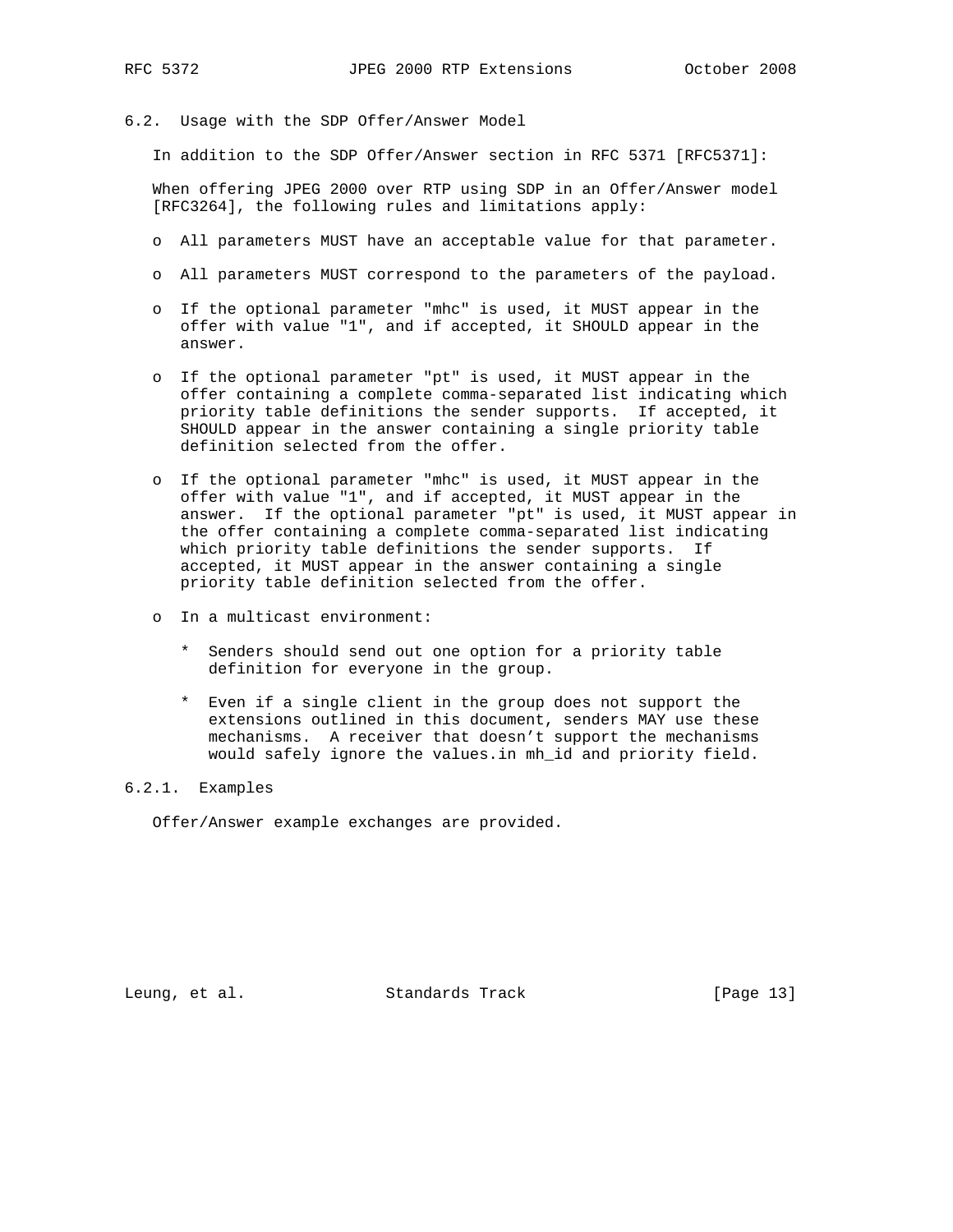6.2.1.1. Example 1

 Alice offers Main Header Compensation functionality, YCbCr 422 color space, interlace image with 720-pixel width and 480-pixel height, and several priority table options (default, progression, layer, resolution, component) as below:

 $v=0$  o=alice 2890844526 2890844526 IN IP4 host.example  $s=$  c=IN IP4 host.example  $t=0$  0 m=video 49170 RTP/AVP 98 a=rtpmap:98 jpeg2000/90000 a=fmtp:98 mhc=1; sampling=YCbCr-4:2:2; interlace=1; pt=default,progression,layer,resolution, component; width=720;height=480

 Bob accepts Main Header Compensation functionality, YCbCr-4:2:2 color space, interlace image, default mapping table and replies:

## $v=0$  o=bob 2890844730 2890844731 IN IP4 host.example  $s=$  c=IN IP4 host.example t=0 0 m=video 49920 RTP/AVP 98 a=rtpmap:98 jpeg2000/90000 a=fmtp:98 mhc=1; sampling=YCbCr-4:2:2;interlace=1; pt=default;width=720;height=480

6.2.1.2. Example 2

 Alice offers Main Header Compensation, YCbCr 420 color space, progressive image with 320-pixel width and 240-pixel height, and layer priority table options as below:

```
v=0 o=alice 2890844526 2890844526 IN IP4 host.example
s= c=IN IP4 host.example
t=0 0
 m=video 49170 RTP/AVP 98
 a=rtpmap:98 jpeg2000/90000
 a=fmtp:98 mhc=1; sampling=YCbCr-4:2:0;
 pt=layer;width=320;height=240
```
Leung, et al. Standards Track [Page 14]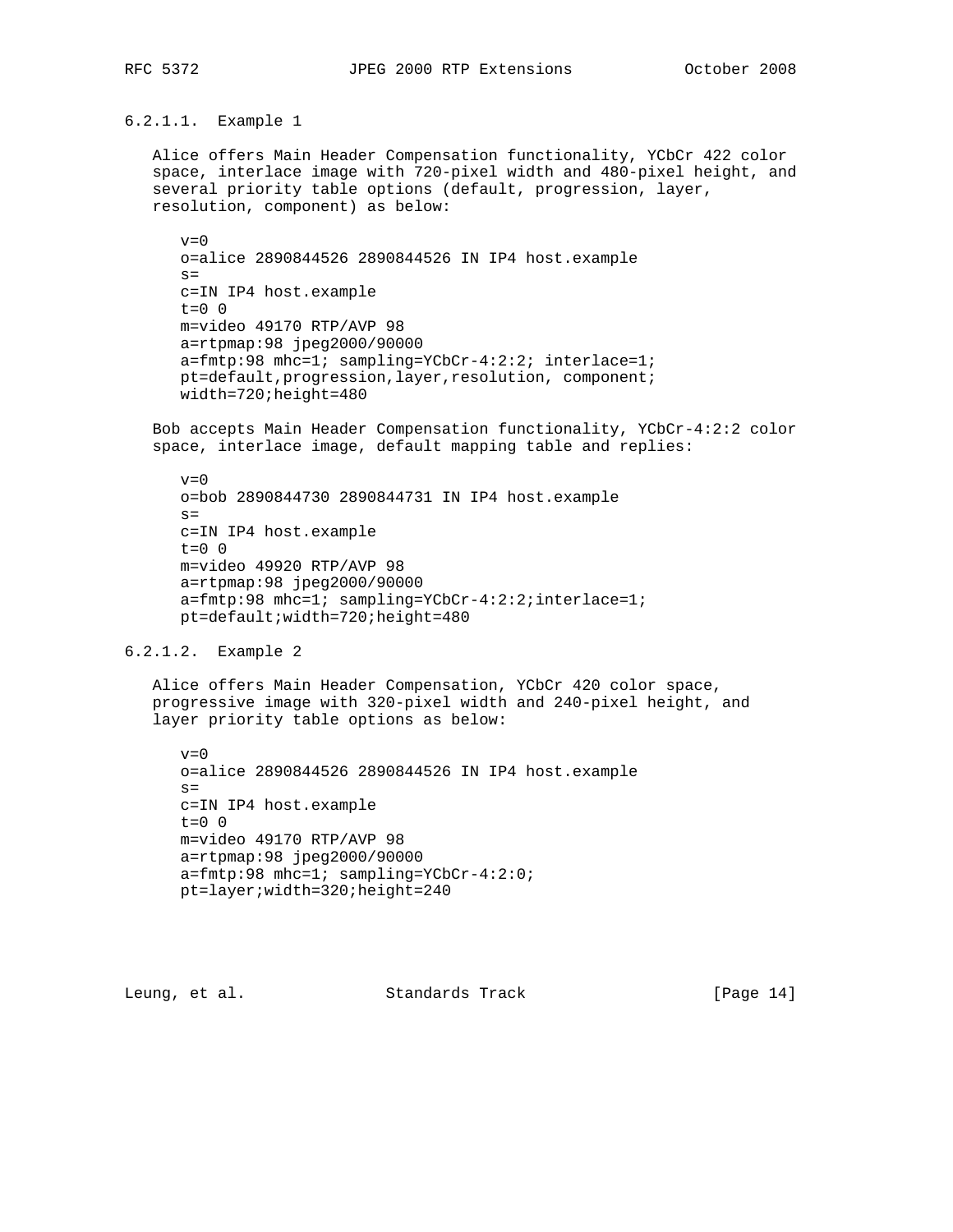Bob does not accept Main Header Compensation functionality but accepts YCbCr-4:2:0 color space, layer-based priority mapping and replies:  $v=0$  o=bob 2890844730 2890844731 IN IP4 host.example  $s=$  c=IN IP4 host.example  $t=0$  0 m=video 49920 RTP/AVP 98 a=rtpmap:98 jpeg2000/90000 a=fmtp:98 mhc=0; sampling=YCbCr-4:2:0; pt=layer;width=320;height=240 6.2.1.3. Example 3 Alice offers 27 MHz timestamp, Main Header Compensation, YCbCr 420 color space, progressive image with 320-pixel width and 240-pixel height, and layer priority table options as below:  $v=0$  o=alice 2890844526 2890844526 IN IP4 host.example  $s=$  c=IN IP4 host.example  $t=0$  0 m=video 49170 RTP/AVP 98 99 a=rtpmap:98 jpeg2000/27000000 a=rtpmap:99 jpeg2000/90000 a=fmtp:98 mhc=1; sampling=YCbCr-4:2:0; pt=layer;width=320;height=240 a=fmtp:99 mhc=1; sampling=YCbCr-4:2:0; pt=layer;width=320;height=240 Bob can accept payload type with 27 MHz timestamp, and does not accept Main Header Compensation functionality but accepts YCbCr-4:2:0 color space, layer-based priority mapping and replies:  $v=0$  o=bob 2890844730 2890844731 IN IP4 host.example  $s=$  c=IN IP4 host.example  $t=0$  0 m=video 49920 RTP/AVP 98 a=rtpmap:98 jpeg2000/27000000 a=fmtp:98 mhc=0; sampling=YCbCr-4:2:0; pt=layer;width=320;height=240

Leung, et al. Standards Track [Page 15]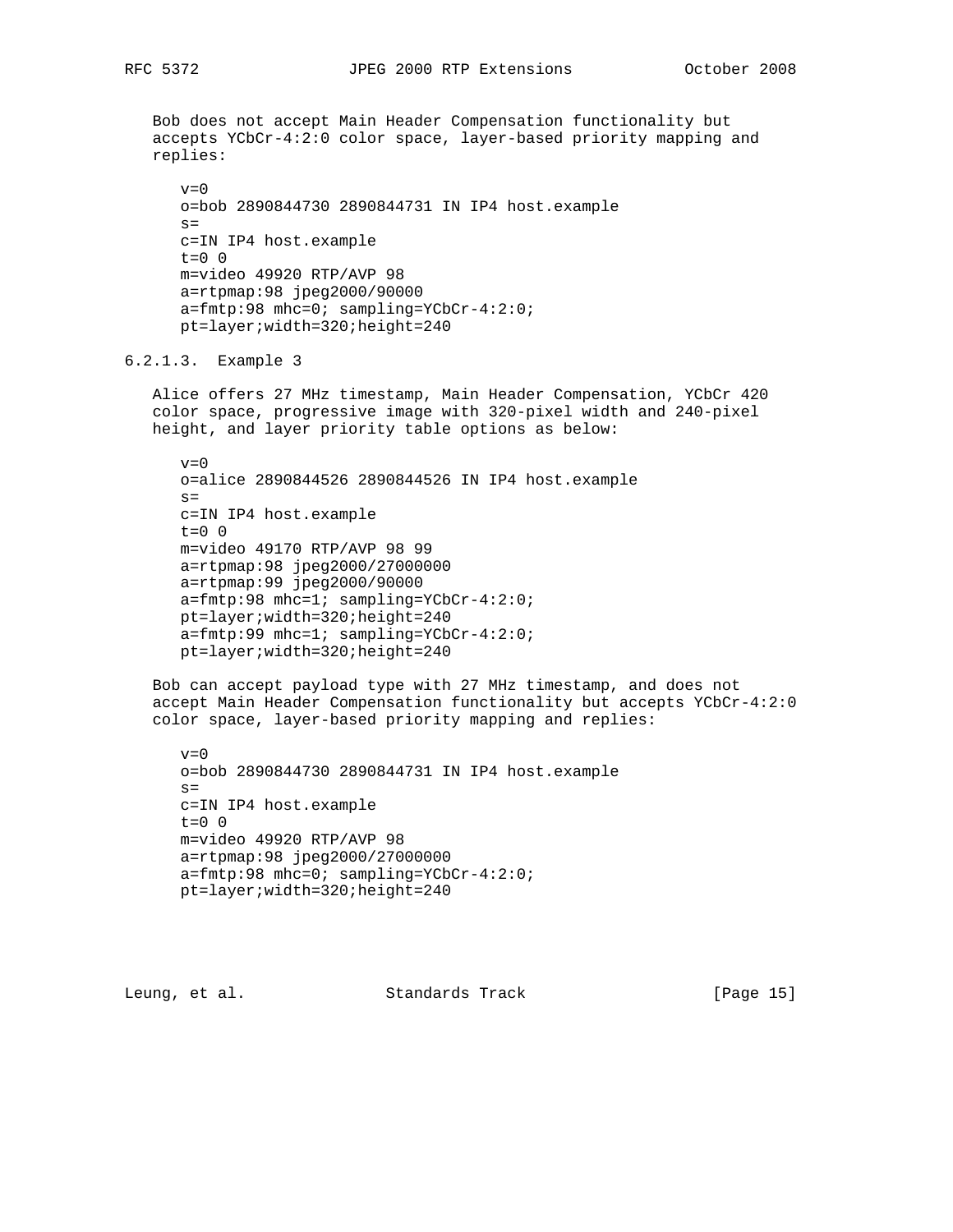## 7. IANA Considerations

 This document extends the associated media type "video/jpeg2000" from 5371 [RFC5371]. Additional parameters are specified in Section 5 of this document.

8. Security Considerations

 Please refer to Section 6 of RFC 5371 [RFC5371] for Security Considerations regarding this RTP format. The security issues regarding enhanced mechanisms presented in this document are discussed in that section.

 The mh\_id field can identify a maximum of 7 different main headers. If severe packet loss (either random or intentionally introduced by an attacker) causes 6 successive updates to the main header to be lost, the decoder will attempt decompression using an incorrect main header. Even if the incorrect main header is passed, the standard JPEG 2000 decoder could detect inconsistency of the codestream and process it properly. It is recommended to clear the saved mh\_id and the saved main header if the decoder detects such an inconsistency.

9. Congestion Control

 Please refer to Section 7 of RFC 5371 [RFC5371] for Congestion Control regarding this RTP format.

10. Normative References

| [RFC5371] | Futemma, S., Leung, A., and E. Itakura, "RTP Payload<br>Format for JPEG 2000 Video Streams", RFC 5371,<br>October 2008.                                                              |
|-----------|--------------------------------------------------------------------------------------------------------------------------------------------------------------------------------------|
| [RFC2119] | Bradner, S., "Key words for use in RFCs to Indicate<br>Requirement Levels", BCP 14, RFC 2119, March 1997.                                                                            |
|           | [JPEG2000Pt_1] ISO/IEC JTC1/SC29, ISO/IEC 15444-1   ITU-T Rec.<br>T.800, "Information Technology - JPEG 2000 Image<br>Coding System - Part 1: Core Coding System",<br>December 2000. |

 [RFC3264] Rosenberg, J. and H. Schulzrinne, "An Offer/Answer Model with Session Description Protocol (SDP)", RFC 3264, June 2002.

Leung, et al. Standards Track [Page 16]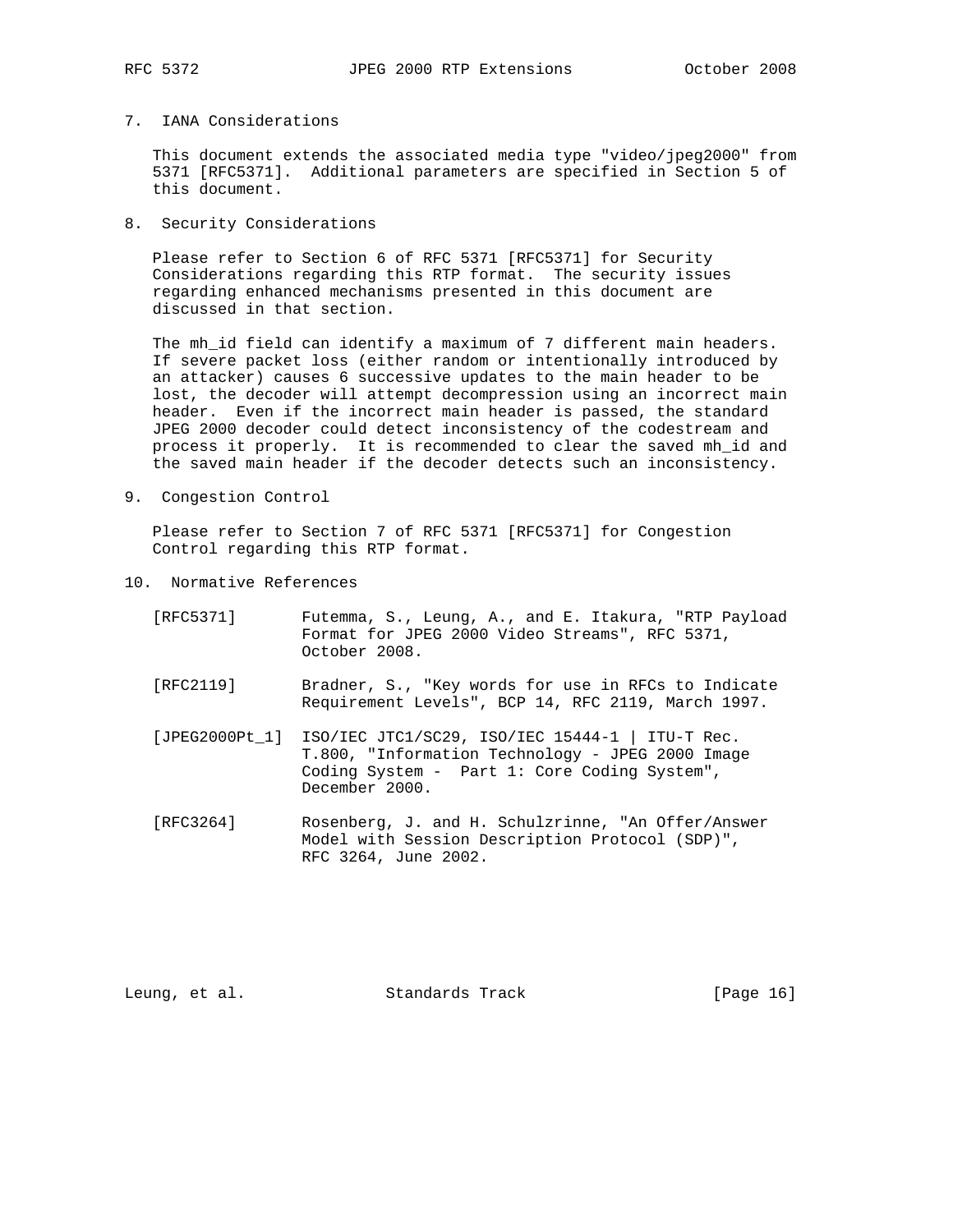Appendix A. Sample Headers in Detail

 The following figures are sample RTP headers demonstrating values that should appear in the RTP header. The packet priority is Packet- Number-Based Priority.

For reference, the payload header is as follows:

|                 |          | 0 1 2 3 4 5 6 7 8 9 0 1 2 3 4 5 6 7 8 9 0 1 2 3 4 5 6 7 8 9 0 1 |  |
|-----------------|----------|-----------------------------------------------------------------|--|
|                 |          |                                                                 |  |
| tp  MHF mh_id T | priority | tile number                                                     |  |
|                 |          |                                                                 |  |
| reserved        |          | fragment offset                                                 |  |
|                 |          |                                                                 |  |

Figure 2: JPEG 2000 Payload Header

A.1. Sample 1: Progressive Image with Single Tile, 3500 Bytes (i.e., thumbnail)

First Packet: This packet will have the whole main header 210 bytes

|                     |  | 0 1 2 3 4 5 6 7 8 9 0 1 2 3 4 5 6 7 8 9 0 1 2 3 4 5 6 7 8 9 0 1 |  |
|---------------------|--|-----------------------------------------------------------------|--|
|                     |  |                                                                 |  |
| 0 3 1 1             |  |                                                                 |  |
|                     |  |                                                                 |  |
| FF4F FF51 002F 0000 |  |                                                                 |  |
|                     |  |                                                                 |  |

Figure 3: Header Sample 1-1 (First Packet)

Leung, et al. Standards Track [Page 17]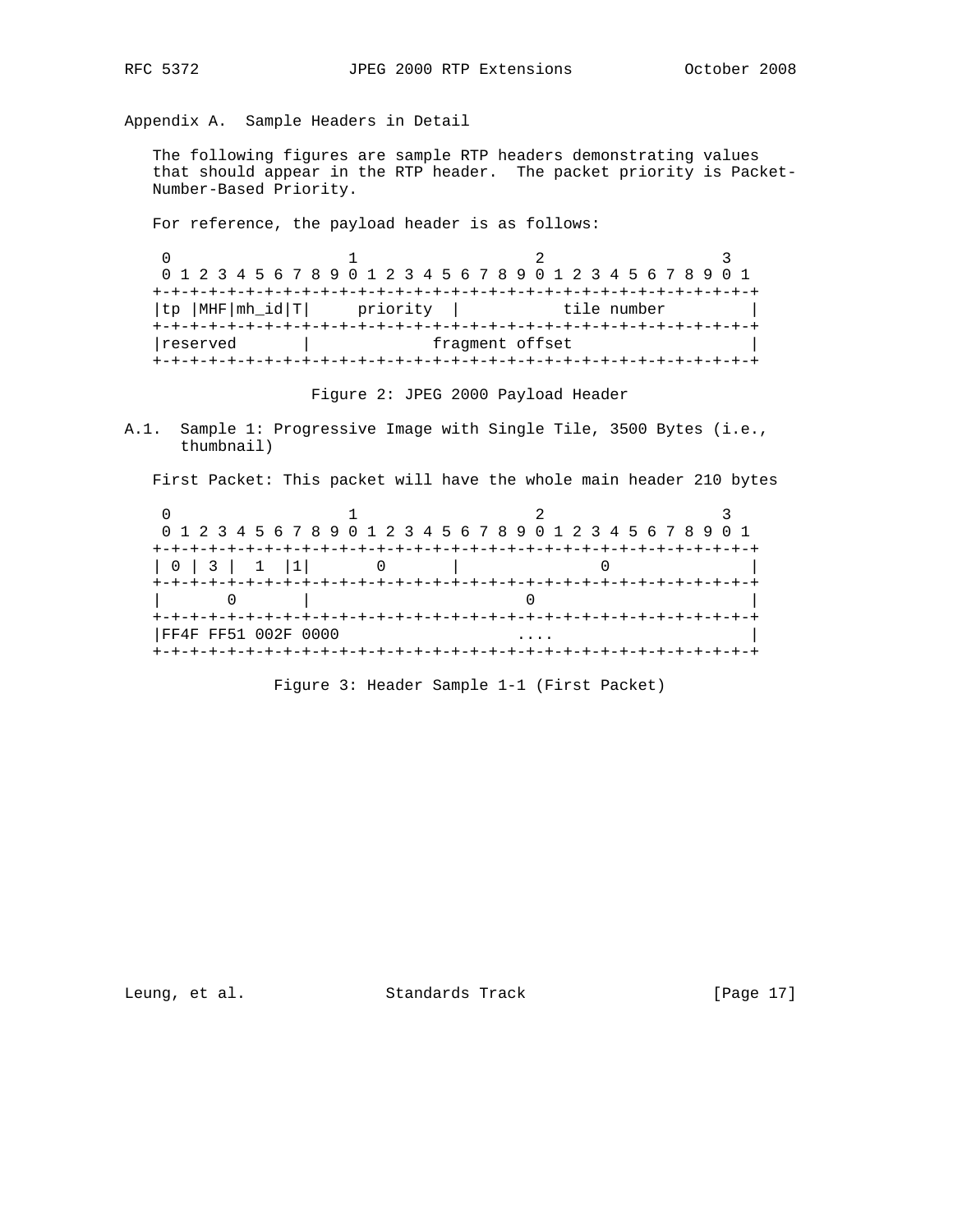Second Packet: This packet will have a tile header and the first tile part LLband 1500 bytes

|               |                                    | 0 1 2 3 4 5 6 7 8 9 0 1 2 3 4 5 6 7 8 9 0 1 2 3 4 5 6 7 8 9 0 1 |  |
|---------------|------------------------------------|-----------------------------------------------------------------|--|
|               |                                    |                                                                 |  |
| 0   0   1   0 |                                    |                                                                 |  |
|               |                                    | 21 N                                                            |  |
|               |                                    |                                                                 |  |
|               | FF90 000A 0000 0000 2DB3 0001 FF93 |                                                                 |  |
|               |                                    |                                                                 |  |

## Figure 4: Header Sample 1-2 (Second Packet)

 Third Packet: This packet will have the next part in the tile, no tile header 1500 bytes

|               |                          |      | 0 1 2 3 4 5 6 7 8 9 0 1 2 3 4 5 6 7 8 9 0 1 2 3 4 5 6 7 8 9 0 1 |
|---------------|--------------------------|------|-----------------------------------------------------------------|
|               |                          |      |                                                                 |
| 0   0   1   0 |                          |      |                                                                 |
|               |                          |      |                                                                 |
|               |                          | 1710 |                                                                 |
|               |                          |      |                                                                 |
|               | E841 4526 4556 9850 C2EA |      |                                                                 |
|               |                          |      |                                                                 |

# Figure 5: Header Sample 1-3 (Third Packet)

Fourth Packet: Last packet for the image 290 bytes

|               |                          | 0 1 2 3 4 5 6 7 8 9 0 1 2 3 4 5 6 7 8 9 0 1 2 3 4 5 6 7 8 9 0 1 |           |
|---------------|--------------------------|-----------------------------------------------------------------|-----------|
|               |                          |                                                                 |           |
| 0   0   1   0 |                          |                                                                 |           |
|               |                          | 3210                                                            |           |
|               | A55D 8B73 3B25 25C7 B9EB |                                                                 | 2FBE B153 |
|               | +-+-+-+-+-+-+-+-+-+-+-   |                                                                 |           |

Figure 6: Header Sample 1-4 (Fourth Packet)

Leung, et al. Standards Track [Page 18]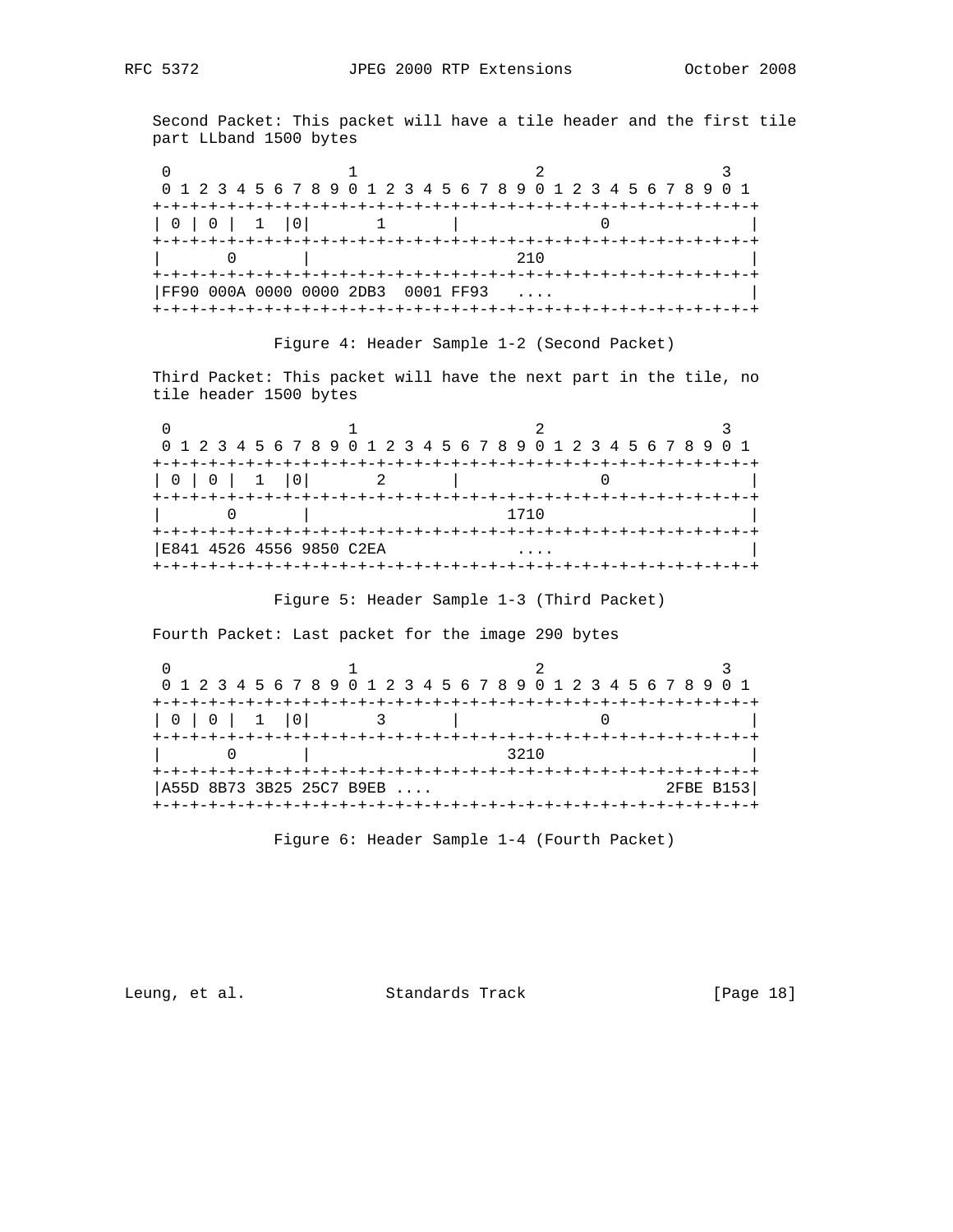# A.2. Sample 2: Image with 4 Tiles

First Packet: This packet will have the whole main header 210 bytes

|                     | 0 1 2 3 4 5 6 7 8 9 0 1 2 3 4 5 6 7 8 9 0 1 2 3 4 5 6 7 8 9 0 1 |  |  |
|---------------------|-----------------------------------------------------------------|--|--|
|                     |                                                                 |  |  |
| 0   3   1   1       |                                                                 |  |  |
|                     |                                                                 |  |  |
|                     |                                                                 |  |  |
|                     |                                                                 |  |  |
| FF4F FF51 002F 0000 |                                                                 |  |  |
|                     |                                                                 |  |  |

## Figure 7: Header Sample 2-1 (First Packet)

 Second Packet: This packet will have a first tile part (tile 0) 1400 bytes

|               |                                    | 0 1 2 3 4 5 6 7 8 9 0 1 2 3 4 5 6 7 8 9 0 1 2 3 4 5 6 7 8 9 0 1 |  |
|---------------|------------------------------------|-----------------------------------------------------------------|--|
|               |                                    |                                                                 |  |
| 0   0   1   0 |                                    |                                                                 |  |
|               |                                    |                                                                 |  |
|               |                                    | 210                                                             |  |
|               |                                    |                                                                 |  |
|               | FF90 000A 0000 0000 0578 0001 FF93 |                                                                 |  |
|               |                                    | +-+-+-+-+-+-+-+-+-+-+-                                          |  |

Figure 8: Header Sample 2-2 (Second Packet)

 Third Packet: This packet will have a second tile part (tile 1) 1423 bytes

|               |                               | 0 1 2 3 4 5 6 7 8 9 0 1 2 3 4 5 6 7 8 9 0 1 2 3 4 5 6 7 8 9 0 1 |  |
|---------------|-------------------------------|-----------------------------------------------------------------|--|
|               |                               |                                                                 |  |
| 0   0   1   0 |                               |                                                                 |  |
|               |                               |                                                                 |  |
|               |                               | 1610                                                            |  |
|               |                               |                                                                 |  |
|               | 000A 0001 0000 058F 0001 FF93 |                                                                 |  |
| FF90          |                               |                                                                 |  |

Figure 9: Header Sample 2-3 (Third Packet)

Leung, et al. Standards Track [Page 19]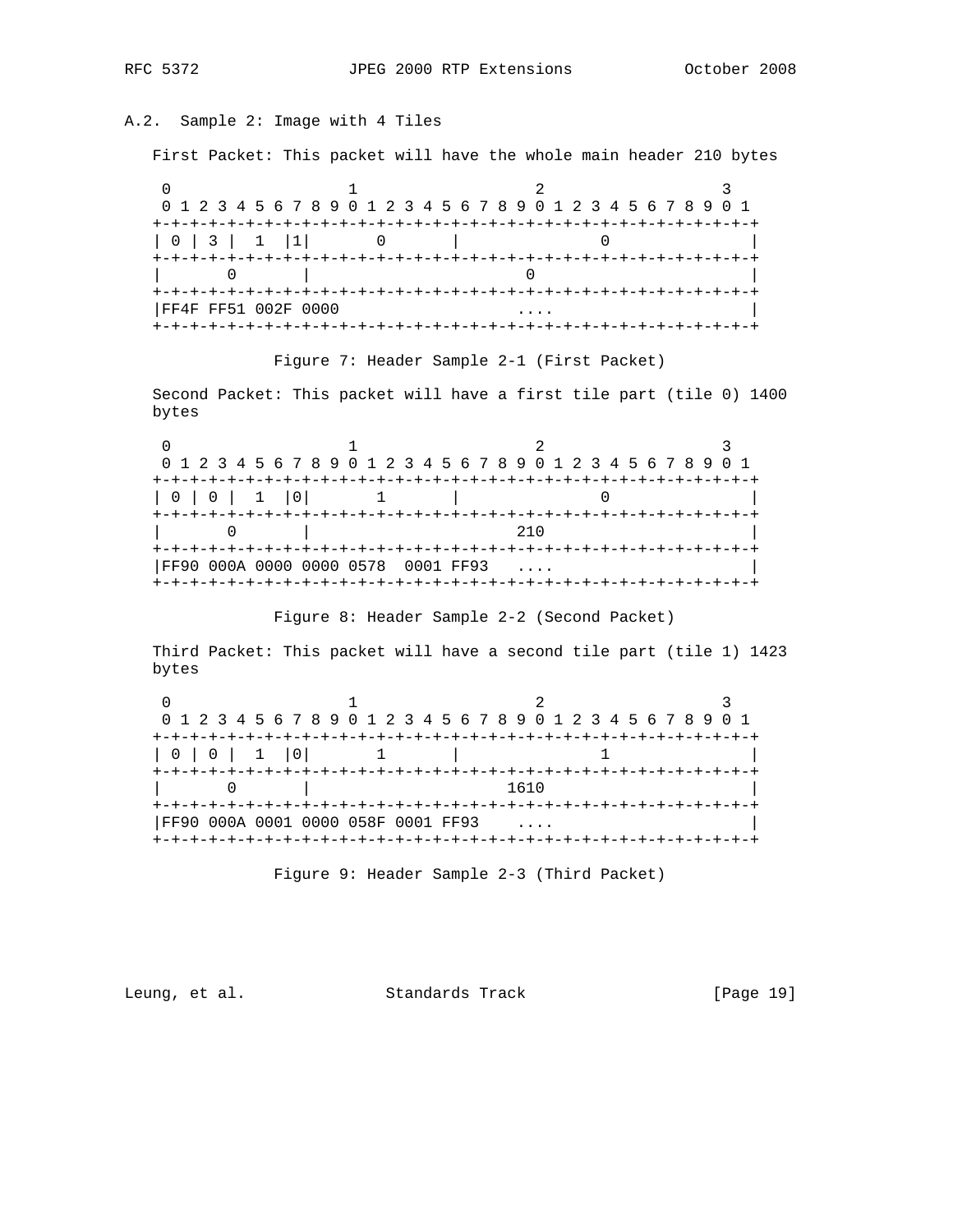Fourth Packet: This packet will have a third tile part (tile 2) 1355 bytes

0  $1$  2 3 0 1 2 3 4 5 6 7 8 9 0 1 2 3 4 5 6 7 8 9 0 1 2 3 4 5 6 7 8 9 0 1 +-+-+-+-+-+-+-+-+-+-+-+-+-+-+-+-+-+-+-+-+-+-+-+-+-+-+-+-+-+-+-+-+ | 0 | 0 | 1 |0| 1 | 2 | +-+-+-+-+-+-+-+-+-+-+-+-+-+-+-+-+-+-+-+-+-+-+-+-+-+-+-+-+-+-+-+-+ | 0 | 3033 | +-+-+-+-+-+-+-+-+-+-+-+-+-+-+-+-+-+-+-+-+-+-+-+-+-+-+-+-+-+-+-+-+ |FF90 000A 0002 0000 054B 0001 FF93 .... | +-+-+-+-+-+-+-+-+-+-+-+-+-+-+-+-+-+-+-+-+-+-+-+-+-+-+-+-+-+-+-+-+

Figure 10: Header Sample 2-4 (4th Packet)

 Fifth Packet: This packet will have a fourth tile part (tile 3) 1290 bytes

0  $1$  2 3 0 1 2 3 4 5 6 7 8 9 0 1 2 3 4 5 6 7 8 9 0 1 2 3 4 5 6 7 8 9 0 1 +-+-+-+-+-+-+-+-+-+-+-+-+-+-+-+-+-+-+-+-+-+-+-+-+-+-+-+-+-+-+-+-+ | 0 | 0 | 1 |0| 1 | 3 | +-+-+-+-+-+-+-+-+-+-+-+-+-+-+-+-+-+-+-+-+-+-+-+-+-+-+-+-+-+-+-+-+ | 0 | 4388 | +-+-+-+-+-+-+-+-+-+-+-+-+-+-+-+-+-+-+-+-+-+-+-+-+-+-+-+-+-+-+-+-+ |FF90 000A 0003 0000 050A 0001 FF93 .... | +-+-+-+-+-+-+-+-+-+-+-+-+-+-+-+-+-+-+-+-+-+-+-+-+-+-+-+-+-+-+-+-+

Figure 11: Header Sample 2-5 (5th Packet)

A.3. Sample 3: Packing Multiple Tiles in Single Payload, Fragmented Header. No Header Compensation, Progressive Image

 First Packet: This packet will have the first part of the main header 110 bytes

|               |                     | 0 1 2 3 4 5 6 7 8 9 0 1 2 3 4 5 6 7 8 9 0 1 2 3 4 5 6 7 8 9 0 1 |  |
|---------------|---------------------|-----------------------------------------------------------------|--|
|               |                     |                                                                 |  |
| 0   1   0   1 |                     |                                                                 |  |
|               |                     |                                                                 |  |
|               |                     |                                                                 |  |
|               |                     |                                                                 |  |
|               | FF4F FF51 002F 0000 |                                                                 |  |
|               |                     |                                                                 |  |

Figure 12: Header Sample 3-1 (First Packet)

Leung, et al. Standards Track [Page 20]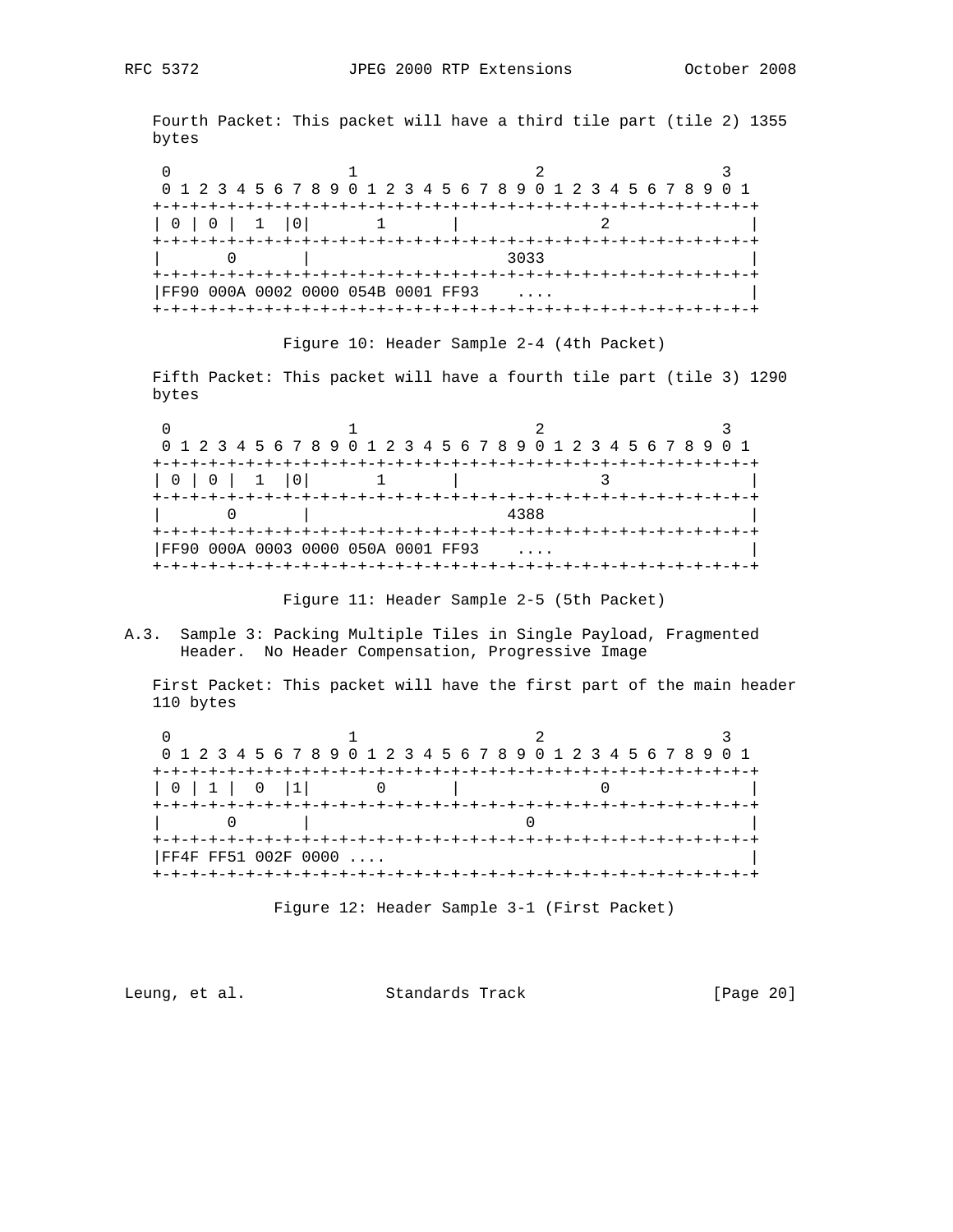Second Packet: This packet has the second part of the main header. 1400 bytes

|          | 0 1 2 3 4 5 6 7 8 9 0 1 2 3 4 5 6 7 8 9 0 1 2 3 4 5 6 7 8 9 0 1 |  |
|----------|-----------------------------------------------------------------|--|
|          |                                                                 |  |
| 0 2 0 1  |                                                                 |  |
|          |                                                                 |  |
|          | 11 N                                                            |  |
|          |                                                                 |  |
| FF6400FF |                                                                 |  |
|          |                                                                 |  |

## Figure 13: Header Sample 3-2 (Second Packet)

Third Packet: This packet has two tiles, tile 0 and tile 1 1400 bytes

|                                                                                                                                                                                                                                                                                                                                                                                                                                                      |                                    | 0 1 2 3 4 5 6 7 8 9 0 1 2 3 4 5 6 7 8 9 0 1 2 3 4 5 6 7 8 9 0 1 |  |
|------------------------------------------------------------------------------------------------------------------------------------------------------------------------------------------------------------------------------------------------------------------------------------------------------------------------------------------------------------------------------------------------------------------------------------------------------|------------------------------------|-----------------------------------------------------------------|--|
|                                                                                                                                                                                                                                                                                                                                                                                                                                                      |                                    |                                                                 |  |
| $\begin{array}{c c c c c c} \hline \multicolumn{1}{c }{\textbf{0} & \multicolumn{1}{c }{\textbf{0}} & \multicolumn{1}{c }{\textbf{0}} & \multicolumn{1}{c }{\textbf{0}} & \multicolumn{1}{c }{\textbf{0}} & \multicolumn{1}{c }{\textbf{0}} & \multicolumn{1}{c }{\textbf{0}} & \multicolumn{1}{c }{\textbf{0}} & \multicolumn{1}{c }{\textbf{0}} & \multicolumn{1}{c }{\textbf{0}} & \multicolumn{1}{c }{\textbf{0}} & \multicolumn{1}{c }{\textbf$ | $0$   1                            |                                                                 |  |
|                                                                                                                                                                                                                                                                                                                                                                                                                                                      |                                    |                                                                 |  |
|                                                                                                                                                                                                                                                                                                                                                                                                                                                      |                                    | 1510                                                            |  |
|                                                                                                                                                                                                                                                                                                                                                                                                                                                      |                                    |                                                                 |  |
|                                                                                                                                                                                                                                                                                                                                                                                                                                                      | FF90 000A 0000 0000 02BC 0001 FF93 |                                                                 |  |
|                                                                                                                                                                                                                                                                                                                                                                                                                                                      |                                    |                                                                 |  |
|                                                                                                                                                                                                                                                                                                                                                                                                                                                      | FF90 000A 0001 0000 02BC 0001 FF93 |                                                                 |  |
|                                                                                                                                                                                                                                                                                                                                                                                                                                                      |                                    |                                                                 |  |

Figure 14: Header Sample 3-3 (Third Packet)

Fourth Packet: This packet has one tile, tile 2 1395 bytes

|                                    | 0 1 2 3 4 5 6 7 8 9 0 1 2 3 4 5 6 7 8 9 0 1 2 3 4 5 6 7 8 9 0 1 |  |
|------------------------------------|-----------------------------------------------------------------|--|
|                                    |                                                                 |  |
|                                    |                                                                 |  |
|                                    | 2910                                                            |  |
| FF90 000A 0002 0000 0573 0001 FF93 |                                                                 |  |
|                                    |                                                                 |  |

Figure 15: Header Sample 3-4 (4th Packet)

Leung, et al. Standards Track [Page 21]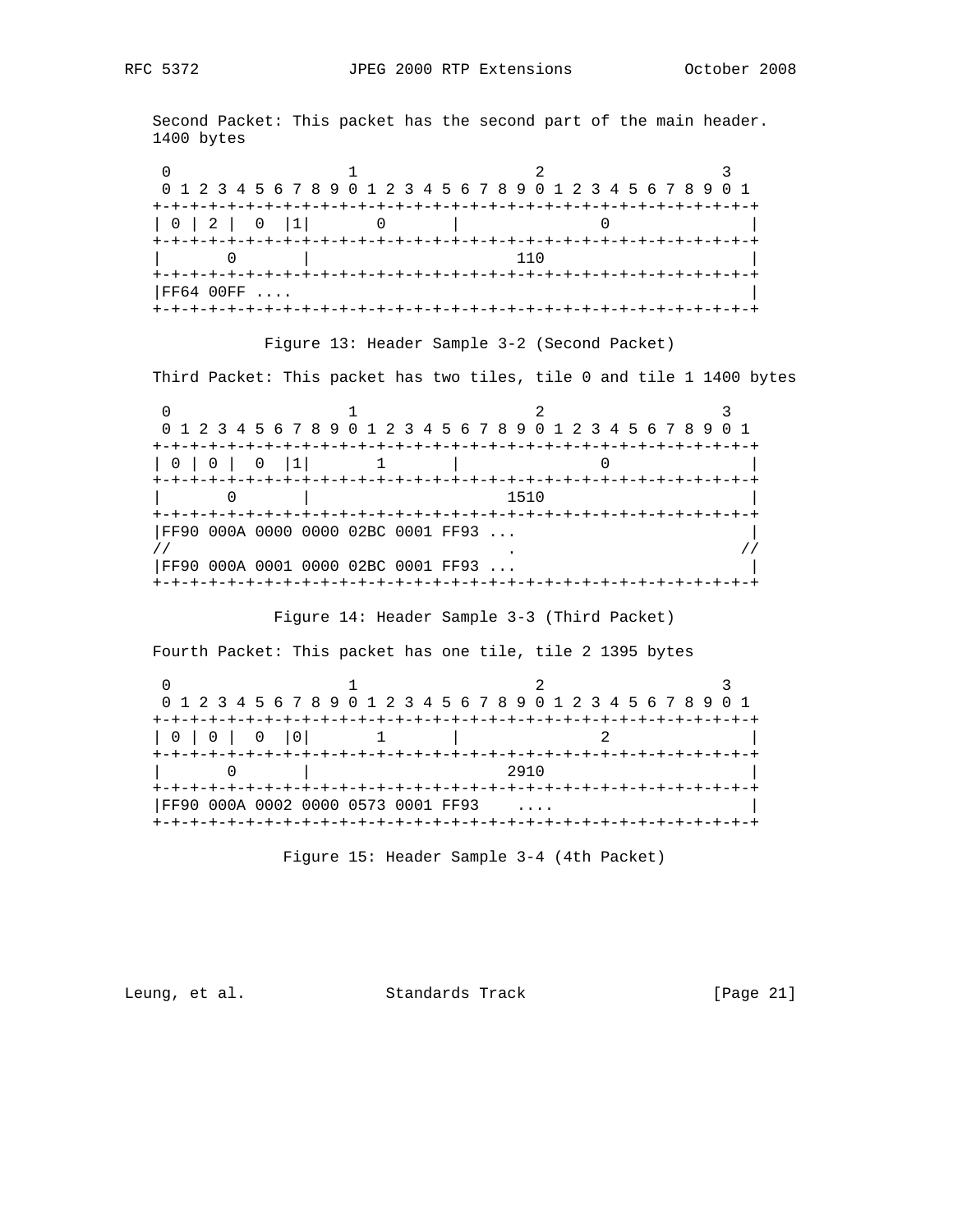# A.4. Sample 4: Interlace Image, Single Tile

 The codestream of each image is ordered in LRCP (Layer, Resolution, Component, Position) with 1 layer, 3 resolutions, 3 components and 1 position.

 First packet: This packet will have the whole main header for the odd field 210 bytes

|         |                     | 0 1 2 3 4 5 6 7 8 9 0 1 2 3 4 5 6 7 8 9 0 1 2 3 4 5 6 7 8 9 0 1 |  |
|---------|---------------------|-----------------------------------------------------------------|--|
|         |                     |                                                                 |  |
| 1 3 1 1 |                     |                                                                 |  |
|         |                     |                                                                 |  |
|         |                     |                                                                 |  |
|         |                     |                                                                 |  |
|         | FF4F FF51 002F 0000 |                                                                 |  |
|         |                     |                                                                 |  |

Figure 16: Header Sample 4-1 (First Packet)

 Second packet: This packet will have the first part of the odd field's tile where three jp2-packets are included 1400 bytes

|             |                                    | 0 1 2 3 4 5 6 7 8 9 0 1 2 3 4 5 6 7 8 9 0 1 2 3 4 5 6 7 8 9 0 1 |  |
|-------------|------------------------------------|-----------------------------------------------------------------|--|
|             |                                    |                                                                 |  |
| 1 1 0 1 1 1 |                                    |                                                                 |  |
|             |                                    |                                                                 |  |
|             |                                    | 21 N                                                            |  |
|             |                                    |                                                                 |  |
|             | FF90 000A 0000 0000 0578 0001 FF93 |                                                                 |  |
|             |                                    |                                                                 |  |

Figure 17: Header Sample 4-2 (Second Packet)

Leung, et al. Standards Track [Page 22]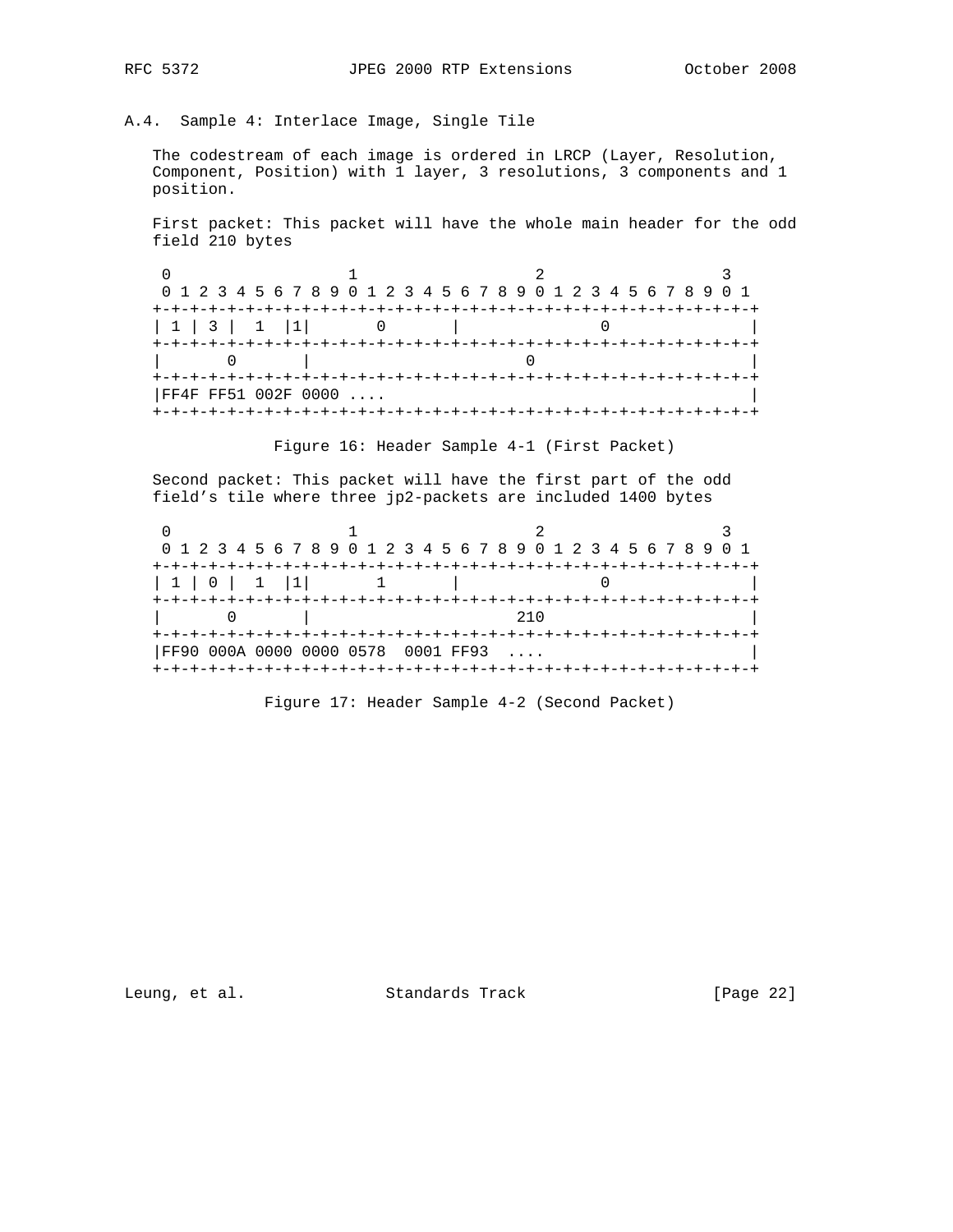Third packet: This packet will have the second part of the odd field's tile 1400 bytes

|         | 0 1 2 3 4 5 6 7 8 9 0 1 2 3 4 5 6 7 8 9 0 1 2 3 4 5 6 7 8 9 0 1 |      |  |
|---------|-----------------------------------------------------------------|------|--|
|         |                                                                 |      |  |
| 1 0 1 1 |                                                                 |      |  |
|         |                                                                 | 1610 |  |
|         |                                                                 |      |  |
|         | 7F04 E708 27D9 D11D 22CB                                        |      |  |
|         |                                                                 |      |  |

Figure 18: Header Sample 4-3 (Third Packet)

 Fourth packet: This packet will have the third part of the odd field's tile 1300 bytes

|        |                                     | 0 1 2 3 4 5 6 7 8 9 0 1 2 3 4 5 6 7 8 9 0 1 2 3 4 5 6 7 8 9 0 1 |  |
|--------|-------------------------------------|-----------------------------------------------------------------|--|
|        |                                     |                                                                 |  |
| 110111 |                                     |                                                                 |  |
|        |                                     | 3010                                                            |  |
|        |                                     | -+-+-+-+-+-+-+-+-+-+-+-+-+-+-+-+-+-+-                           |  |
|        | 98BD EC9B 2826 DC62 D4AB            |                                                                 |  |
|        | +-+-+-+-+-+-+-+-+-+-+-+-+-+-+-+-+-+ |                                                                 |  |

Figure 19: Header Sample 4-4 (4th Packet)

 Fifth packet: This packet will have the whole main header for the even field 210 bytes

|                     |  | 0 1 2 3 4 5 6 7 8 9 0 1 2 3 4 5 6 7 8 9 0 1 2 3 4 5 6 7 8 9 0 1 |
|---------------------|--|-----------------------------------------------------------------|
|                     |  |                                                                 |
| 2 3 1 1             |  |                                                                 |
|                     |  |                                                                 |
|                     |  |                                                                 |
| FF4F FF51 002F 0000 |  |                                                                 |
|                     |  |                                                                 |

Figure 20: Header Sample 4-5 (5th Packet)

Leung, et al. Standards Track [Page 23]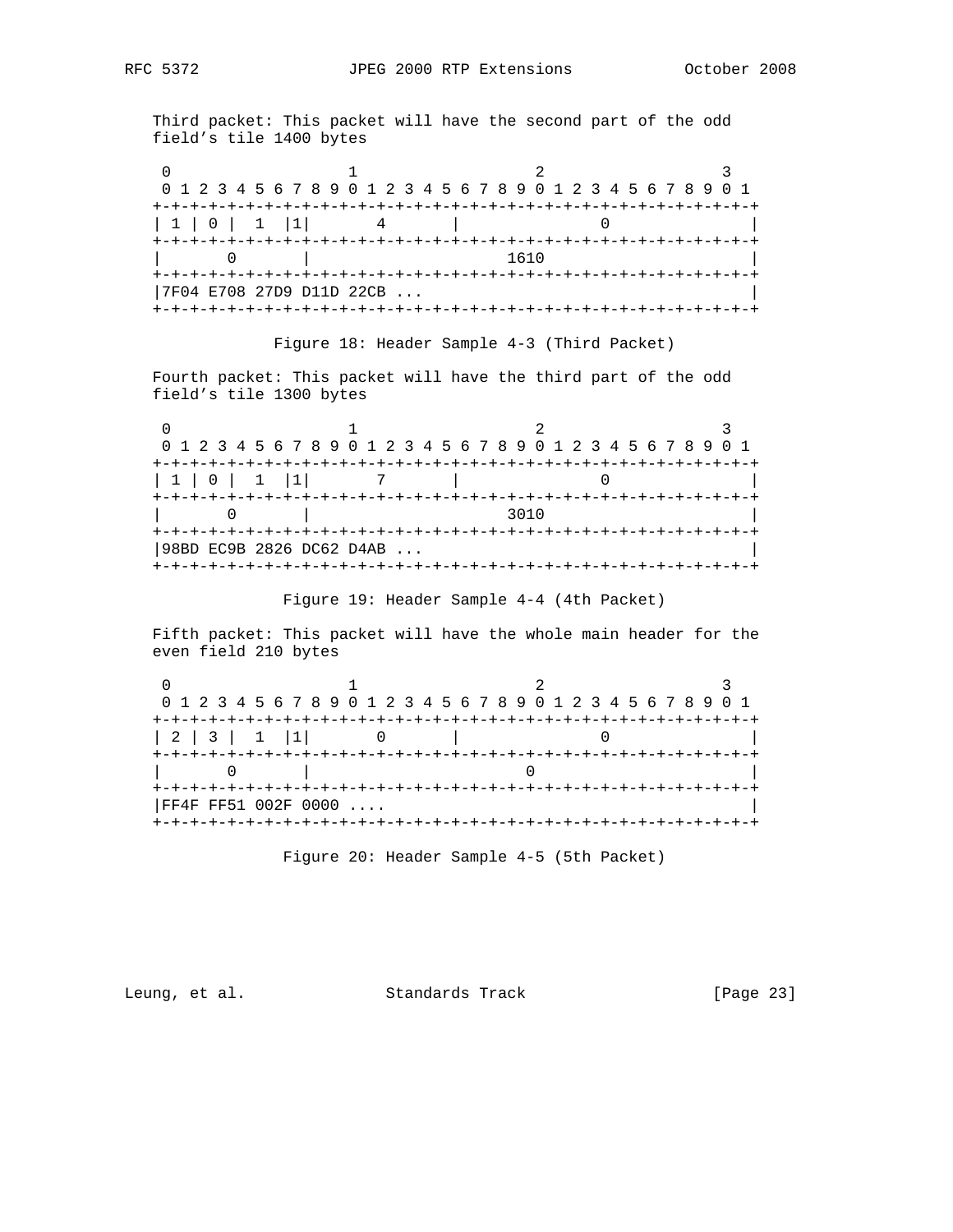Sixth packet: This packet will have the first part of the even field's tile 1400 bytes

|         | 0 1 2 3 4 5 6 7 8 9 0 1 2 3 4 5 6 7 8 9 0 1 2 3 4 5 6 7 8 9 0 1 |      |  |
|---------|-----------------------------------------------------------------|------|--|
|         |                                                                 |      |  |
| 2 0 1 1 |                                                                 |      |  |
|         | +-+-+-+-+-+-+-+-+-+-+-+-+-+-+-+-+-+-+-+                         | 1610 |  |
|         |                                                                 |      |  |
|         | FF90 000A 0000 0000 0578 0001 FF93                              |      |  |
|         |                                                                 |      |  |

Figure 21: Header Sample 4-6 (6th Packet)

 Seventh packet: This packet will have the second part of the even field's tile 1400 bytes

|         |                                       | 0 1 2 3 4 5 6 7 8 9 0 1 2 3 4 5 6 7 8 9 0 1 2 3 4 5 6 7 8 9 0 1 |  |
|---------|---------------------------------------|-----------------------------------------------------------------|--|
|         |                                       |                                                                 |  |
| 2 0 1 1 |                                       |                                                                 |  |
|         |                                       | 3010                                                            |  |
|         |                                       | -+-+-+-+-+-+-+-+-+-+-+-+-+-+-+-+-+                              |  |
|         | 626C 42F0 166B 6BD0 F8E1              |                                                                 |  |
|         | +-+-+-+-+-+-+-+-+-+-+-+-+-+-+-+-+-+-+ |                                                                 |  |

Figure 22: Header Sample 4-7 (7th Packet)

 Eighth packet: This packet will have the third part of the even field's tile 1300 bytes

|                        | 0 1 2 3 4 5 6 7 8 9 0 1 2 3 4 5 6 7 8 9 0 1 2 3 4 5 6 7 8 9 0 1 |  |
|------------------------|-----------------------------------------------------------------|--|
|                        |                                                                 |  |
| 2 0 1 1                |                                                                 |  |
|                        | 4410                                                            |  |
|                        |                                                                 |  |
| $ 8114$ 41D5 18AB 4A1B |                                                                 |  |
|                        |                                                                 |  |

Figure 23: Header Sample 4-8 (8th Packet)

Leung, et al. Standards Track [Page 24]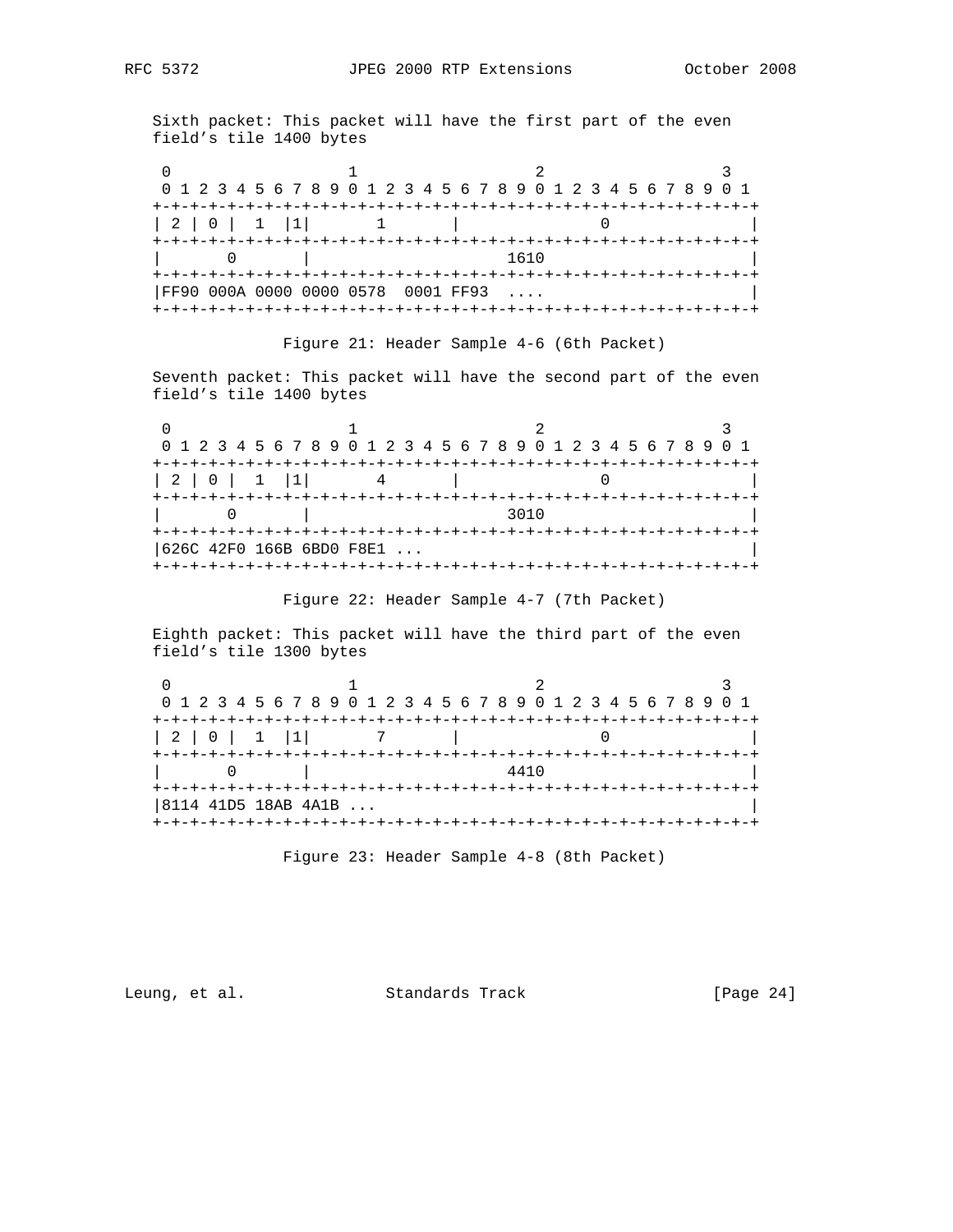Authors' Addresses Andrew Leung Sony Corporation EMail: andrew@ualberta.net Satoshi Futemma Sony Corporation 1-7-1 Konan Minato-ku Tokyo 108-0075 Japan Phone: +81 3 6748-2111 EMail: satosi-f@sm.sony.co.jp URI: http://www.sony.net/ Eisaburo Itakura Sony Corporation 1-7-1 Konan Minato-ku Tokyo 108-0075 Japan

 Phone: +81 3 6748-2111 EMail: itakura@sm.sony.co.jp URI: http://www.sony.net/

Leung, et al. Standards Track [Page 25]